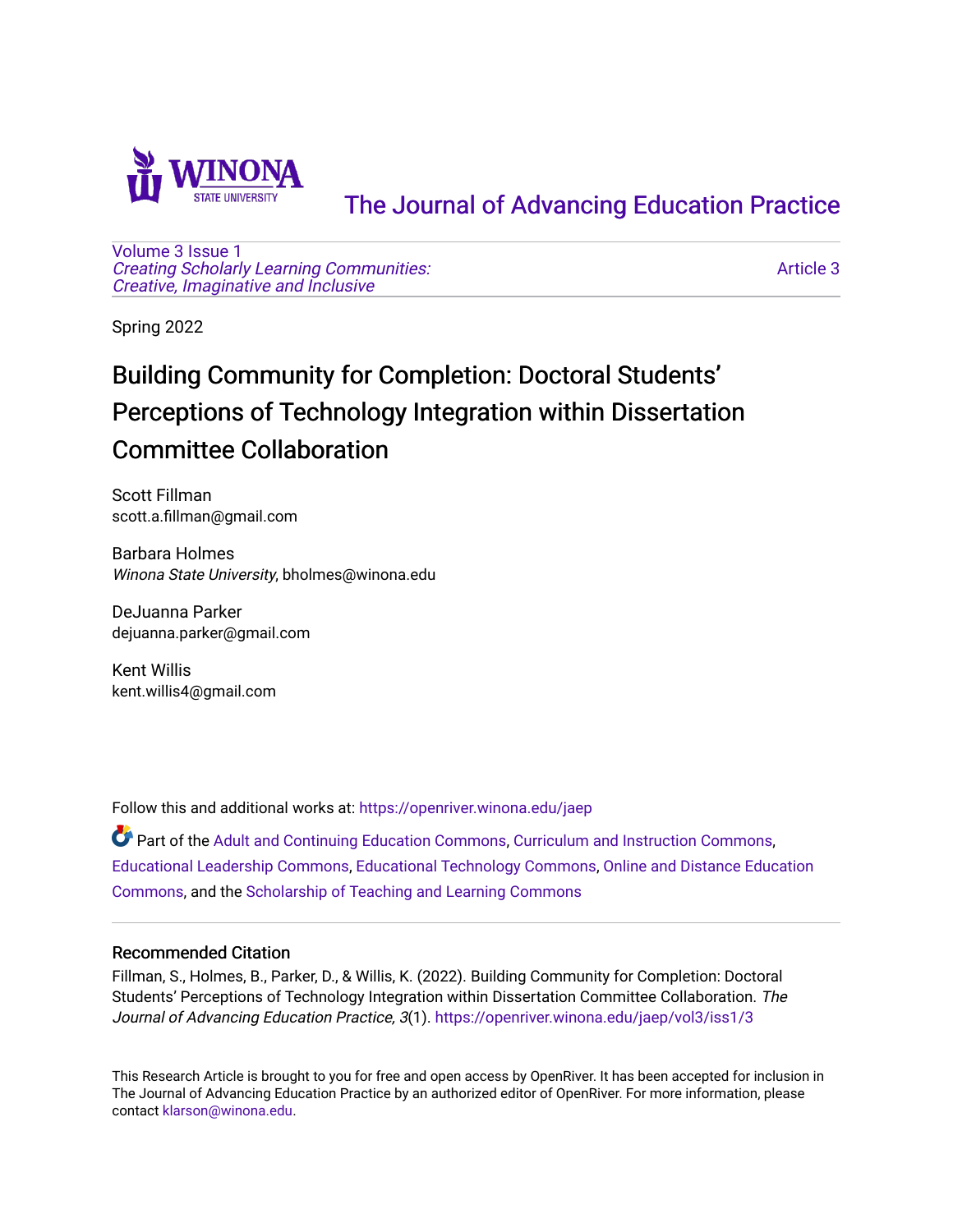## **Building Community for Completion: Doctoral Students' Perceptions of Technology**

# **Integration within Dissertation Committee Collaboration**

Scott A. Fillman, Barbara D. Holmes, DeJuanna Parker, Kent L. Willis

Winona State University

April 3, 2022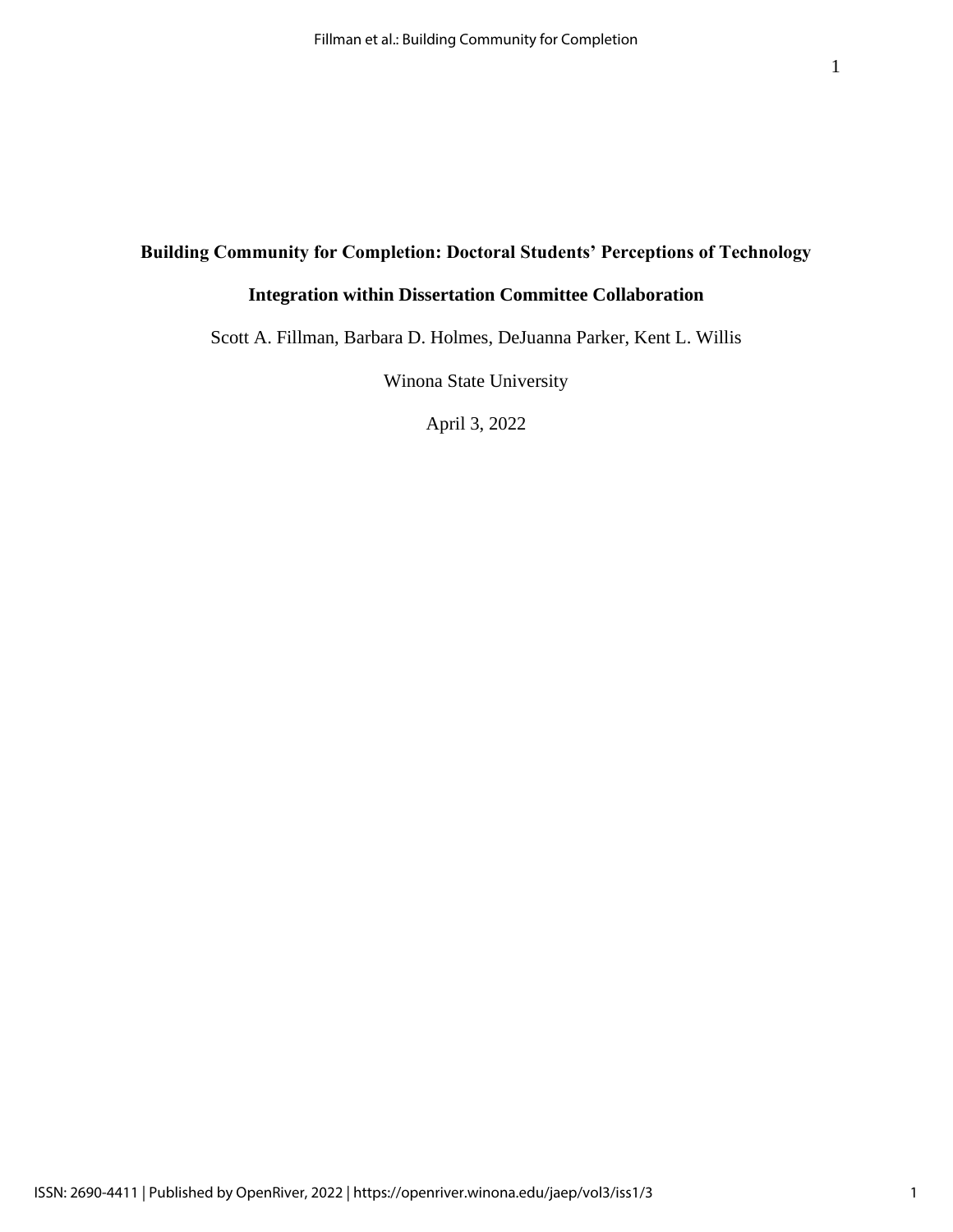# **Building Community for Completion: Doctoral Students' Perceptions of Technology**

#### **Integration within Dissertation Committee Collaboration**

Scott Fillman Barbara D. Holmes DeJuanna Parker Kent L. Willis

#### **Abstract**

The COVID-19 pandemic highlighted the prevalence of technology-mediated collaboration and mentorship between dissertation committee members and doctoral student scholars. Qualitative research methods were used to explore the role of technology for collaboration and building community within dissertation committees, focusing on dissertation scholars' perspectives. The study was based on one overarching research question: *How do doctoral students describe the integration of technology for collaborating with dissertation committees?* Doctoral scholar participants described the importance of technological literacy within dissertation committees, most indicating that the COVID-19 pandemic exacerbated the importance of fluency with technology. Other participants portrayed the importance of technological literacy within dissertation committees as inevitable, regardless of the pandemic. The study found that doctoral students perceive technology-mediated collaboration as a crucial component for dissertation committee collaboration, creating opportunities for further study and exploration about whether the technological literacy was a factor in dissertation committee selection.

*Keywords*: Dissertation Process, Dissertation Committee, Adult Technological Literacy, COVID-19 Pandemic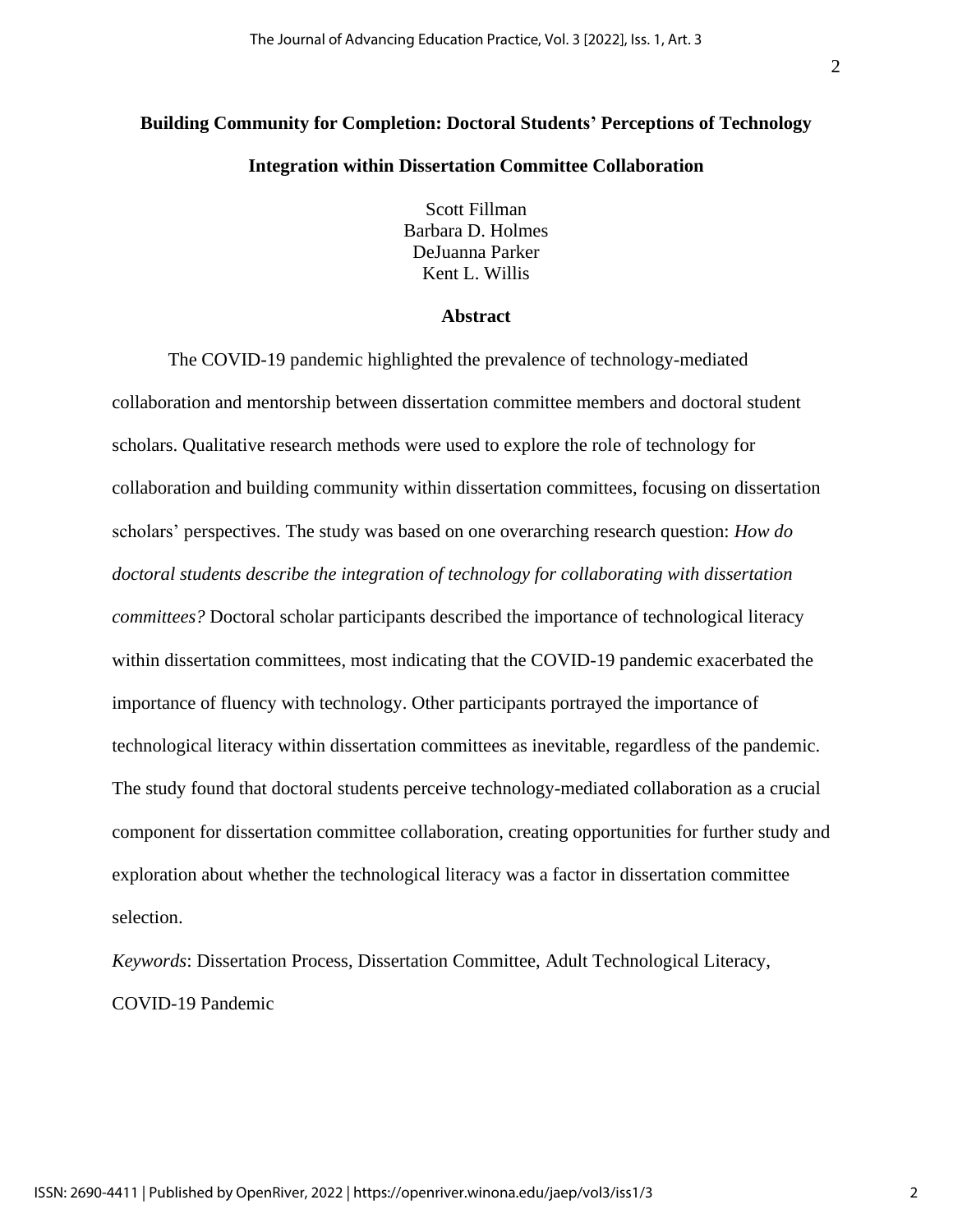# **List of Figures**

| Figure 1: Technology-Mediated Collaboration Methods |  |
|-----------------------------------------------------|--|
|-----------------------------------------------------|--|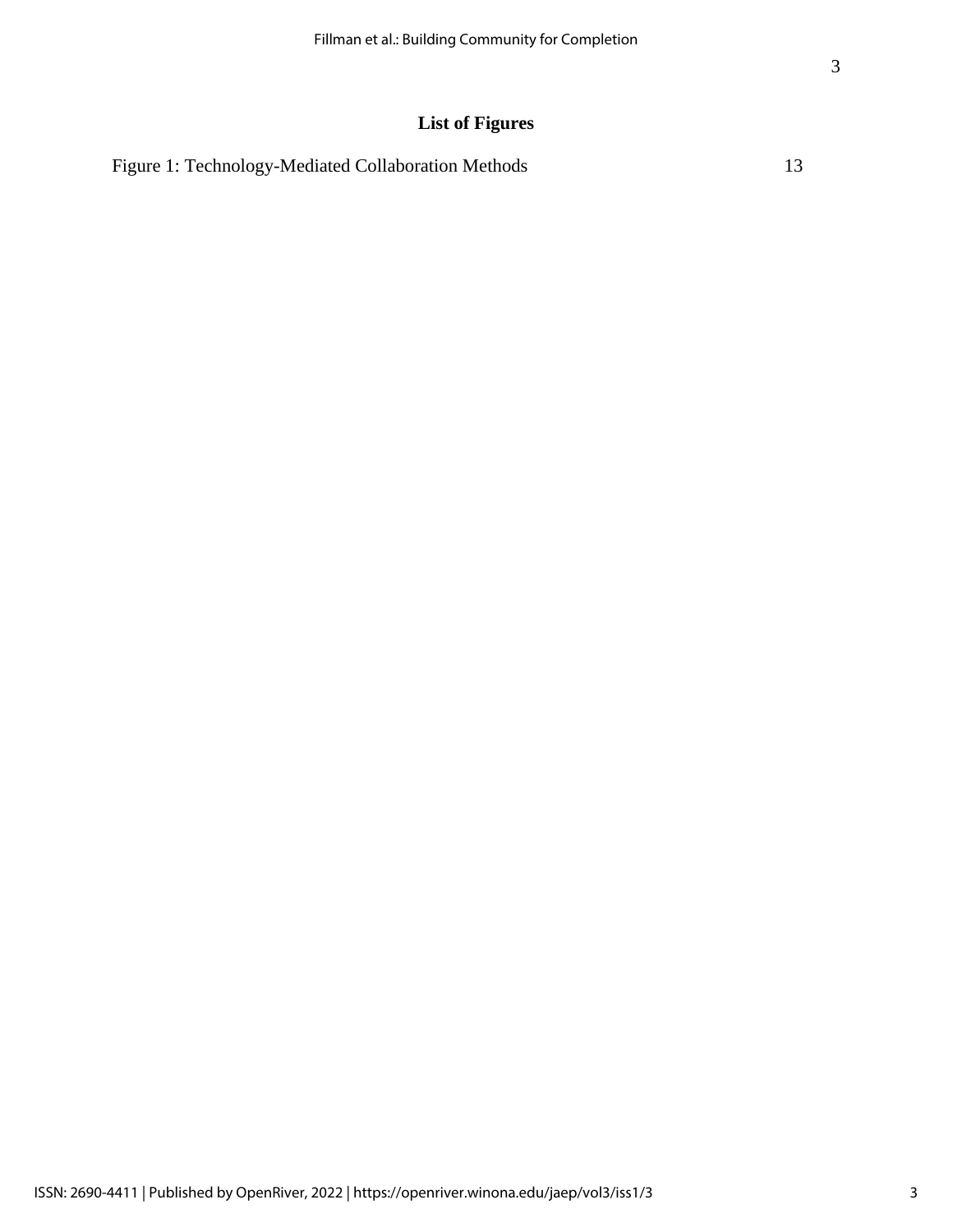# **Building Community for Completion: Doctoral Students' Perceptions of Technology Integration within Dissertation Committee Collaboration**

Digital literacy and technological literacy are increasingly important for scholars (Ince et al., 2019; Maryland Department of Labor Adult Learning, 2021). The emergence of Internetconnected software changed the way doctoral students collaborate, conduct research, and compose dissertation manuscripts (Ince et al., 2019). Prior to the primacy of Internet-connected software, standalone word processing applications and citation management tools contained dissertation processes and content within individual computers, frustrating collaboration (Ince et al., 2019). Web-connected, real-time document editing, online meeting, chat platforms, and other collaboration technologies impact the way scholars conduct research and build community within dissertation committees (Ince et al., 2019). Dissertation scholarship increasingly requires technical fluencies to supplement research and writing capabilities (Ince et al., 2019). The continued diffusion of Internet-connected software enabling efficient, precise scholarship expands the need for doctoral students to acquire adroitness with collaboration technologies (Ince et al., 2019).

Doctoral students and committee supervisors made quick pivots to virtual instruction during the COVID-19 pandemic, utilizing web capability and communication technologies in response to the disruption (Chakma et al., 2021; Guerin & Aitchison, 2021). The onset of the COVID-19 pandemic in early 2020 was a barrier to doctoral student experiences within graduate studies as numerous institutions made the rapid switch from classroom to online and hybrid delivery models (Chakma et al., 2021; Elfman, 2021; Guerin & Aitchison, 2021). The onset of the pandemic fundamentally changed the way doctoral students received mentorship and interrupted the student supervisory process. Thus, technological literacy emerged as an important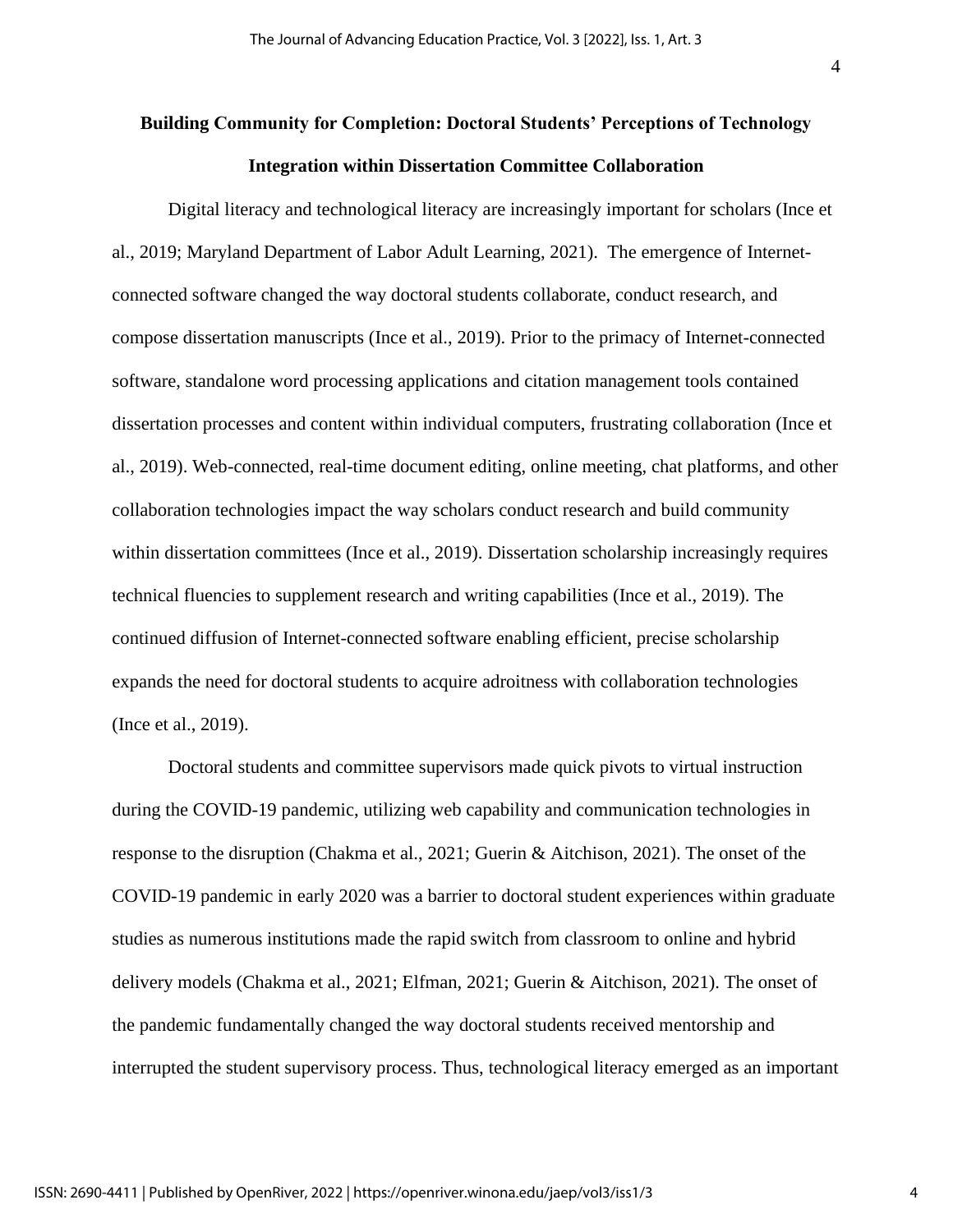competency in transforming the advising and mentoring process for doctoral students (Soltovets, Chigisheva, & Dmitrova, 2019).

#### **Challenges to Doctoral Student Program Completion**

Historically, most students that gain acceptance to doctoral programs do not reach degree completion (Guerin & Aitchison, 2021; Rigler et al., 2017). Aside from completing dissertation research and writing, a critical success factor in completing the arduous process is forming meaningful relationships with committee members (Ibrahim, 2018). In fact, rapport with dissertation committee members is the most important success factor (Heinrich, 1991, 1995; Heiss 1970; Spillett & Moisiewicz, 2004; and Zhao, Golde, & McCormick, 2007 as cited by Burrington et al., 2020). Since a roadmap for doctoral success hinges on communication and relationship building with dissertation committee members, it is a concern that the first wave of the pandemic left many graduate students with limited contact to supervisors (Burrington et al., 2020; Chakma et al., 2021).

#### **Supervisory Mentoring as a Core Concept in Doctoral Student Development**

Jameson and Torres (2019) explain that the connection between doctoral student and chair exists as one of the most crucial success indicators in the process. Development of a mentor-mentee relationship requires commitment of time, dedication to the dissertation research process and application of knowledge and skills in scholarly writing. Building trust and rapport occurs within the context of social exchanges as value is traded in consulting-style interactions (Blau, 1986; Gruman et al., 2016, Homans, 1961). Investing in interactions and relationships by mentor and mentee requires ongoing communication and commitment from student and supervisor (Blau, 1986; Homans, 1961; Jaldemark & Lindberg, 2013; Jameson & Torres, 2019). **Emerging Impact of Technology on Doctoral Learning**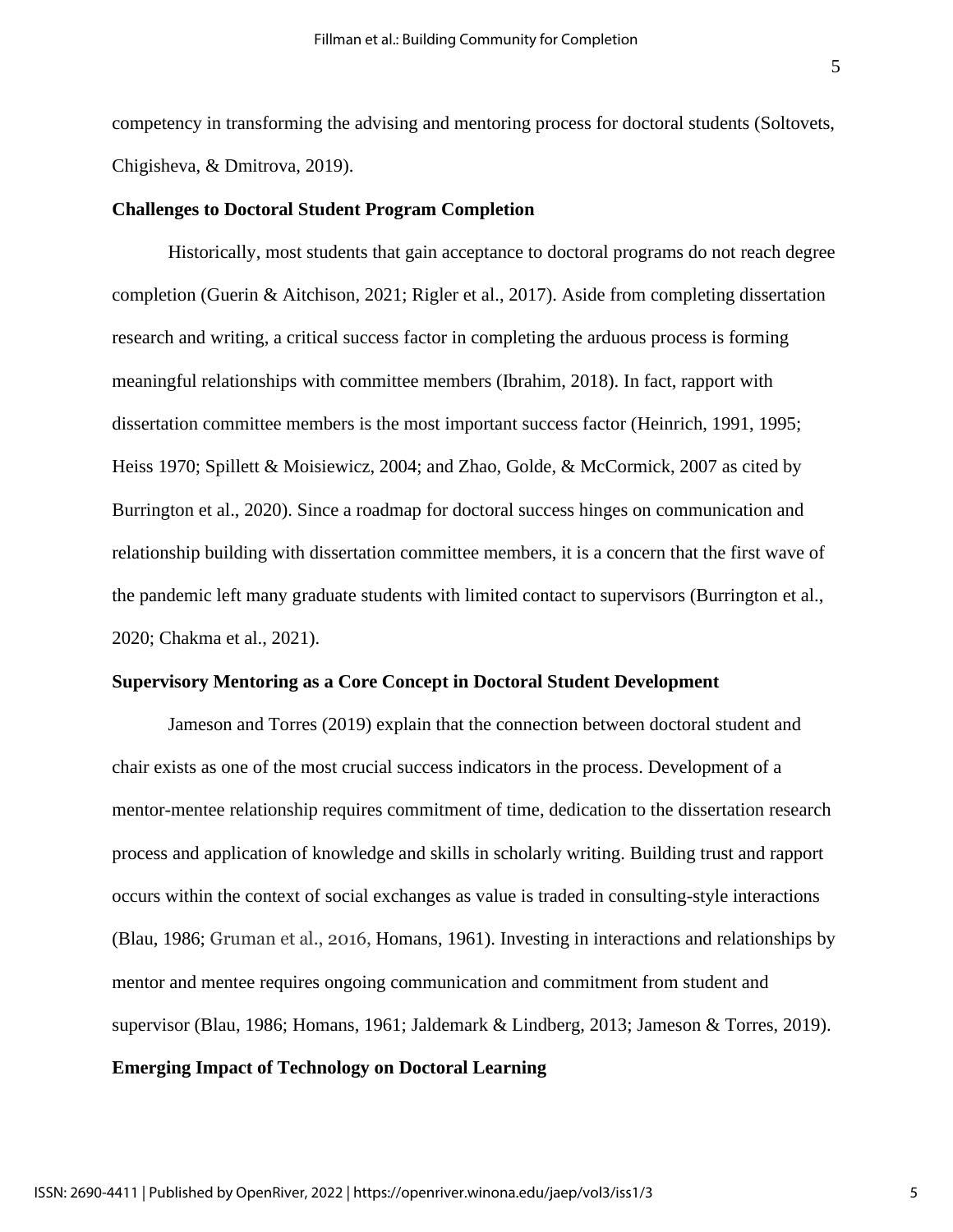Fluency with technology is necessary for navigating the modern era, including fulfilling education requirements and communicating with dissertation committee members (Burrington et al., 2020; Chakma et al., 2021; Cianca, 2020; Davis et al., 2019; ITEEA, 2020). Optimizing technology-mediated interactions with dissertation committee members requires the ability of both students and committee members to use technology effectively (Elfman, 2021). Dissertation committees are increasingly leveraging virtual mediation for collaboration activities as technology advances (Guerin & Aitchison, 2021). The pandemic accelerated technology integration into doctoral study and forced scholars and committee members to adapt abruptly as the option for in-person interaction was eliminated for most institutions (Guerin & Aitchison, 2021).

Adjusting to remote scholarship requires comfort with using virtual learning and collaboration technologies (Guerin & Aitchison, 2021). Adeptness with technology platforms is also described as digital or technological literacy (ITEEA, 2020; Maryland Department of Labor Adult Learning, 2021; Neves & Henriques, 2020; Rosen, 2020). Technological literacy and digital literacy are similar concepts with subtle differences (ITEEA, 2020; Maryland Department of Labor Adult Learning, 2021; Neves & Henriques, 2020; Rosen, 2020). Digital literacy emerged from library science, focusing on information gathering and application (Maryland Department of Labor Adult Learning, 2021; Neves & Henriques, 2020; Rosen, 2020). Technological literacy originated from industrial arts as practices broadened into technology and digital systems (Moye & Duggar, 2016). Technological literacy concentrates on selection, use, and application of technology systems and design processes, and skills required to implement and use technology competently (ISTE, 2017; ITEEA, 2020; Information Technology Educators

ISSN: 2690-4411 | Published by OpenRiver, 2022 | https://openriver.winona.edu/jaep/vol3/iss1/3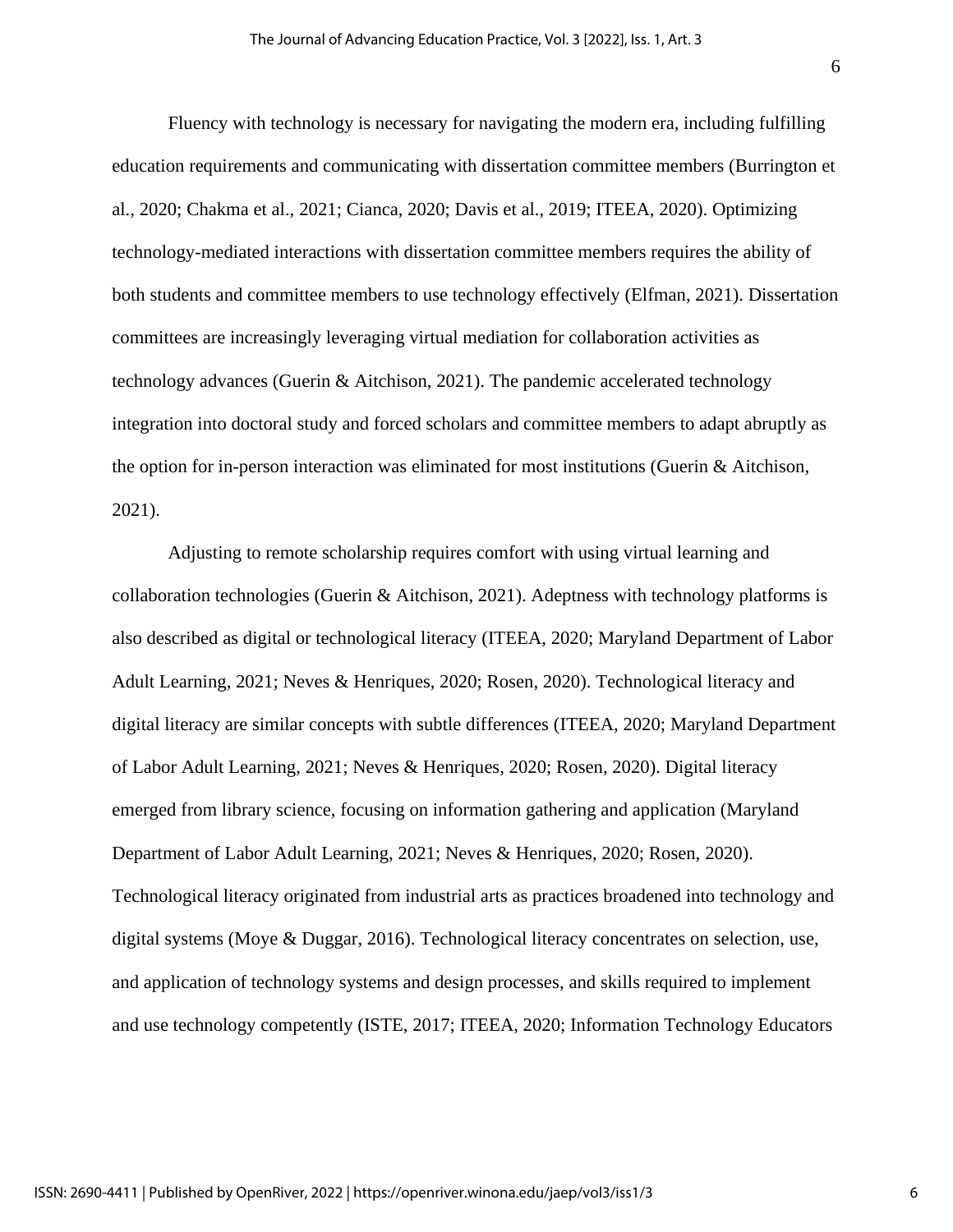of Minnesota [ITEM], 2019). For the purpose of this study, digital literacy will be considered a component of the more encompassing concept of technological literacy.

Current research related to technology-mediated dissertation development focuses on how feedback is delivered and the mechanics of remote oversight of students' dissertation activities, yet the experiences of students and perceptions of the technological literacy of committee supervisors is unexamined. As Burrington et al. (2020) explicitly asserted, "there is comparatively little literature that examines this [the committee and students] dyad from the point of view of the doctoral student" (p. 10). This study aimed to gather and analyze dissertation scholars' perceptions of technological literacy and electronically mediated collaboration within dissertation committees.

#### **Purpose and Rationale**

The purpose of this study was to explore the experiences of doctoral scholars that are in the dissertation development stage of the journey to understand how students perceive technological literacy within dissertation committees in relation to the COVID-19 pandemic. Gaining insight into student perceptions of the role of technology in dissertation committee collaboration within a post-pandemic world will inform education practices for dissertation committee supervisors and committee members.

#### **Theoretical Framework**

Framing the study, it is not unusual for social exchange theory to be applied to education, albeit not directly in a dissertation committee context (O'Brien & Kollock, 1991). The lens of this study blends social exchange theory with the idea of technology-mediated supervision for dissertation development (Blau, 1986; Burrington et al., 2020; Homans, 1961; Jaldemark & Lindberg, 2013). Jaldemark & Lindberg's (2013) research focused on undergraduate students, so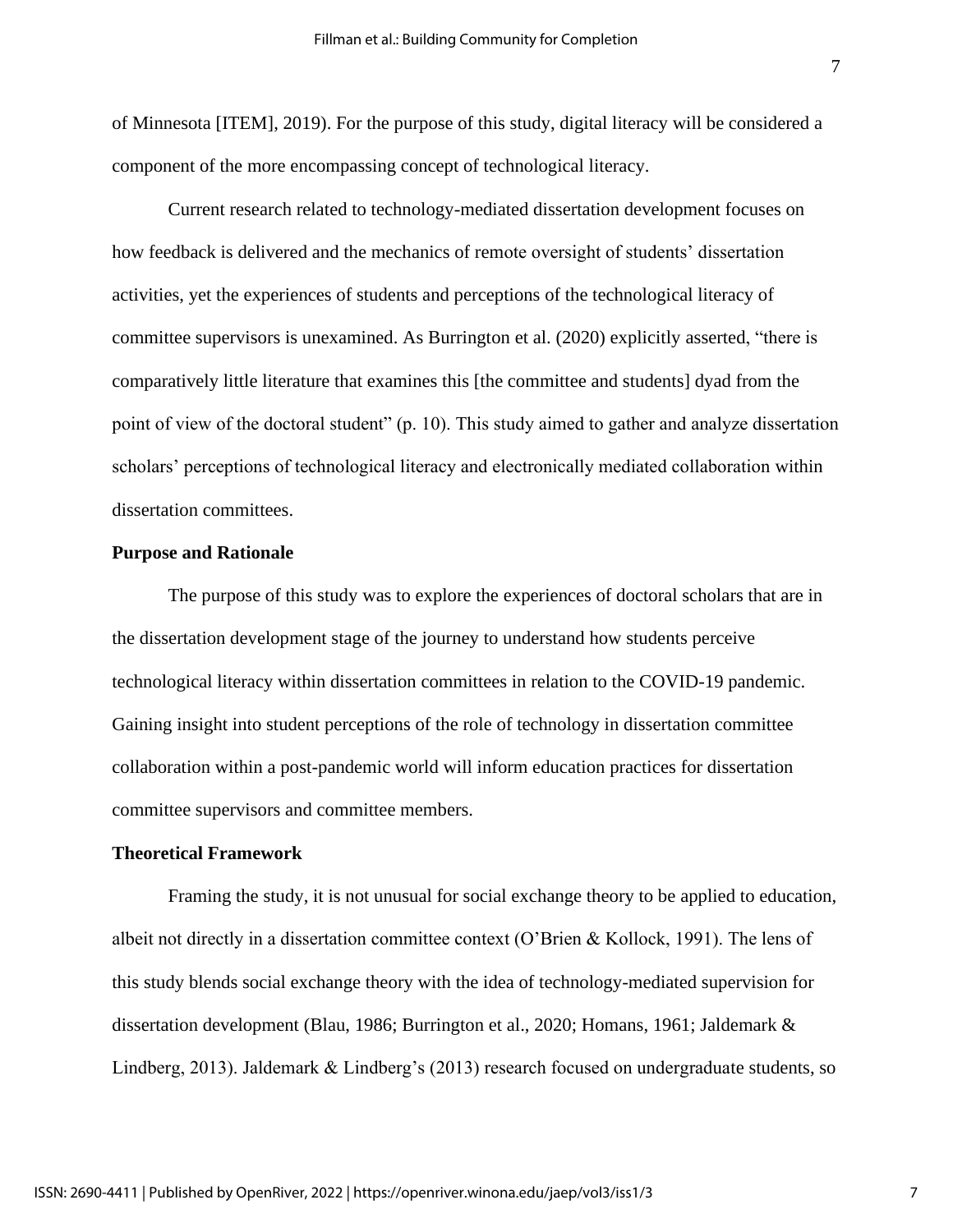it is important to note that the social exchanges and power differentials between supervisors and students at the graduate and undergraduate level may have some variance. Social exchange theory and technology-mediated supervision scaffold the exploration of dissertation collaboration and consulting facilitated with online communication technology.

#### **Literature Review**

Examining technological literacy, dissertation development in a virtual environment, and the role of software in dissertation collaboration and development activities provides background necessary to inform the study. Students are expected to significantly advance the existing body of knowledge within their field by working with a dissertation committee (Skakni, 2018). The extensive amount of research and collaboration activities necessary to make a meaningful, novel scholarly contribution involves effort and tools for all parties involved in dissertation activities (Chakma et al., 2021; Elfman, 2021; Ibrahim, 2018).

Online learning requires the intentional creation of support structures to mitigate barriers created by the limitations of virtual conferencing software (Fuller et al., 2014). The lack of inperson, non-verbal communication in the virtual realm may slow the organic growth of bonds between students and faculty committee members (Suhonen & Sutinen, 2014). Considering the importance of the student-committee relationship in dissertation development and successful completion, the advent of broadband-powered multimodal communication technologies introduced the technical capability to create technology-enabled academic networks within doctoral programs (Fuller et al., 2014; Ibrahim, 2018; Heinrich, 1991, 1995; Heiss 1970; Spillett & Moisiewicz, 2004; and Zhao, Golde, & McCormick, 2007 as cited by Burrington et al., 2020).

Online programs utilize content and software applications accessed via web-enabled devices within students' homes or offices (Ivankova & Stick, 2006). Completing a dissertation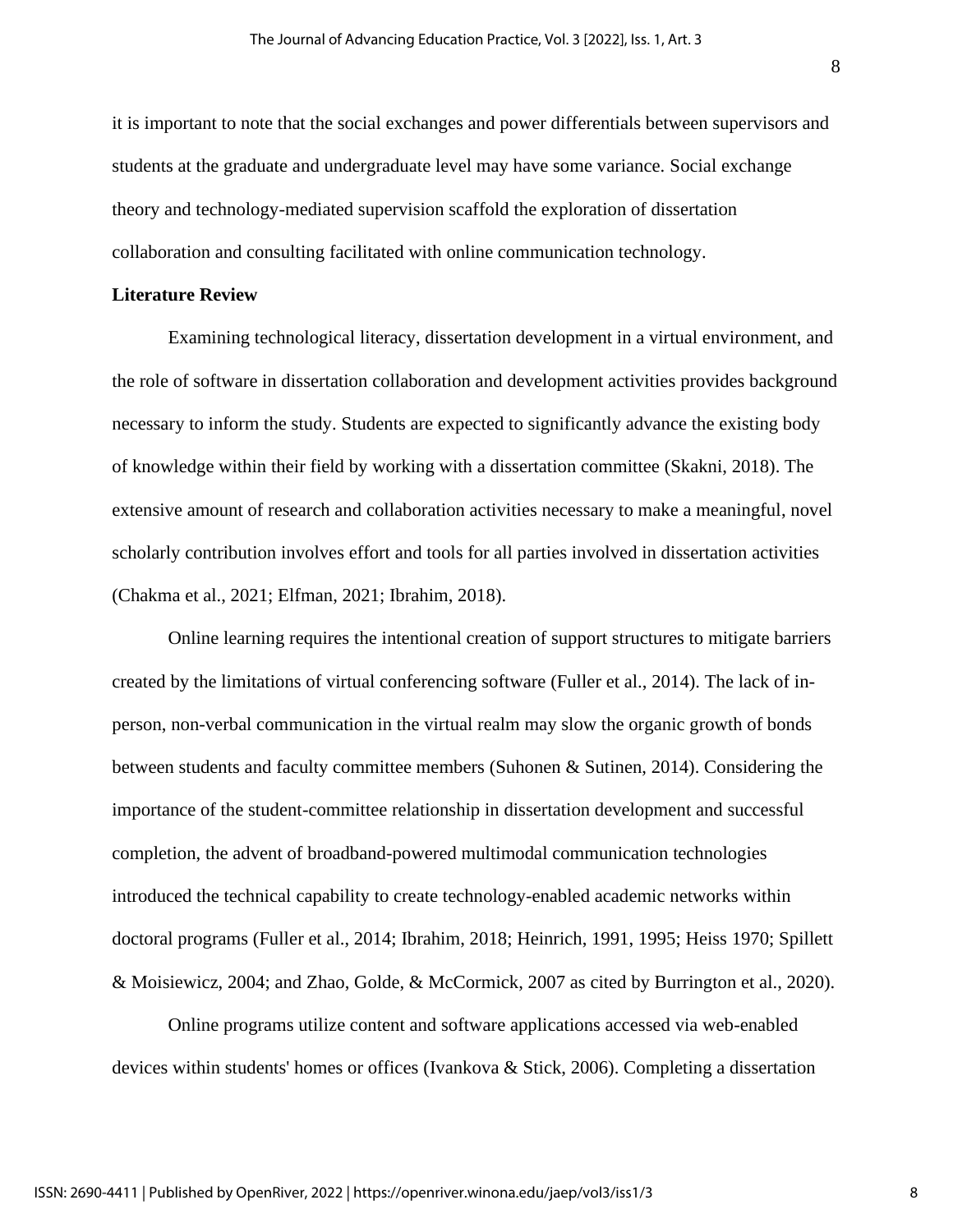primarily off-campus reduces frequent, tangible prompts and ongoing engagement with the dissertation committee (Burrington et al., 2020; Fuller et al., 2014). Student confidence in committee members, useful feedback, and maintaining the quality of the scholarship are important mechanisms that dissertation supervisors must steward to support successful dissertation completion in a virtual environment (Burrington et al., 2020). Another critical aspect of support for online dissertation scholarship involves moral support via virtual socialization in a psychologically safe space, facilitated by what Chakma et al. (2021) described as a "teachingmentoring role" assumed by dissertation supervisors (p. 40). Such a role is enabled potently by combinations of learning management software (LMS) systems and online conferencing and collaboration tools, depending on the technological fluency of dissertation supervisors (Chakma et al., 2021).

Technological literacy is fluency, proficiency, and comfort with using, contributing to design, and leveraging technology effectively, both professionally and personally (ITEEA, 2020; Jablansky et al., 2019; Moye, 2019). Technologically literate people consider the implications of technology within social contexts and select, operate, and maintain the ideal tools for various purposes (ITEEA, 2020; Jablansky et al., 2019; Moye, 2019). Individuals fluent with technology are able to select the most effective software tool for a specific need and successfully leverage it to gain the maximum benefit from the tool (ITEEA, 2020; Jablansky et al., 2019; Moye, 2019). Technologically literate dissertation committee supervisors proficiently use software to provide feedback and maintain engagement with students to sustain momentum toward completion (Burrington et al., 2020; ITEEA, 2020).

9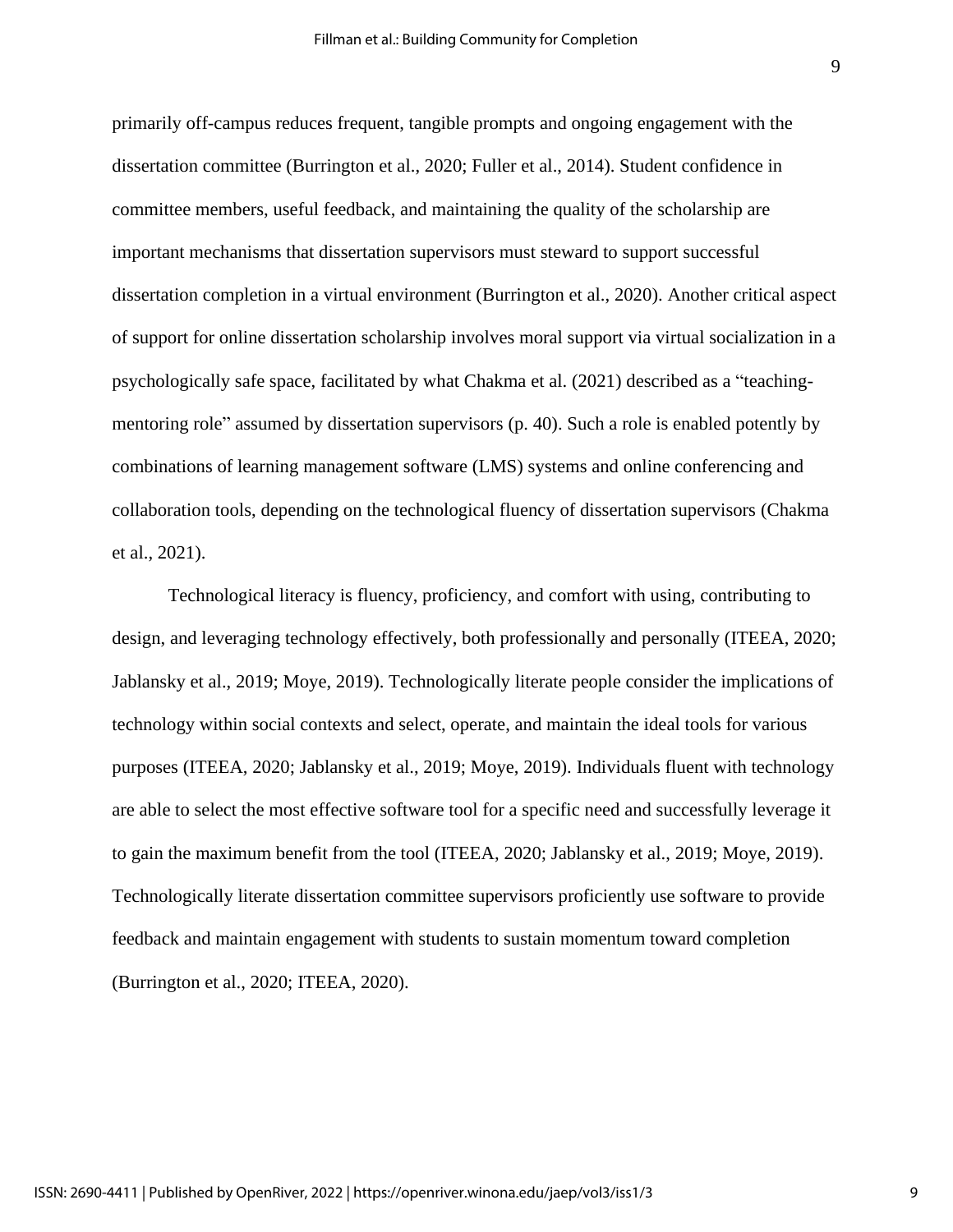### *Research Question*

This inquiry was based on one overarching research question: *How do doctoral students describe the integration of technology for collaborating with dissertation committees?*

#### **Research Methods**

Qualitative research methods are often used within the social sciences and education (Merriam & Tisdell, 2016). Qualitative methods, employing a phenomenological approach, accommodated the study of doctoral student perceptions of technology integration within dissertation committees. Phenomenology was appropriate as the research approach to describe the essence of doctoral candidates' lived experiences in the context of completing the dissertation (Mohanty, 2011).

#### **Sampling and Participants**

The research team used purposeful sampling to recruit participants for the study. The power of purposeful sampling lies in selecting in formation-rich cases for study (Patton, 1990). Information-rich cases provide depth of qualitative data concerning issues of central importance to the purpose of the research. Thus, the target sample to support the purpose of the study was doctoral students in an Education Doctorate program.

Participation criteria required students to be enrolled and in good standing in a regionally accredited online or hybrid doctoral program. Participants were also required to be actively engaged in the dissertation development process with an established committee.

#### **Data Collection and Analysis**

The researchers of the study used surveys to record participant experiences which yielded information-rich data in alignment with the purpose of the research, as well as to address the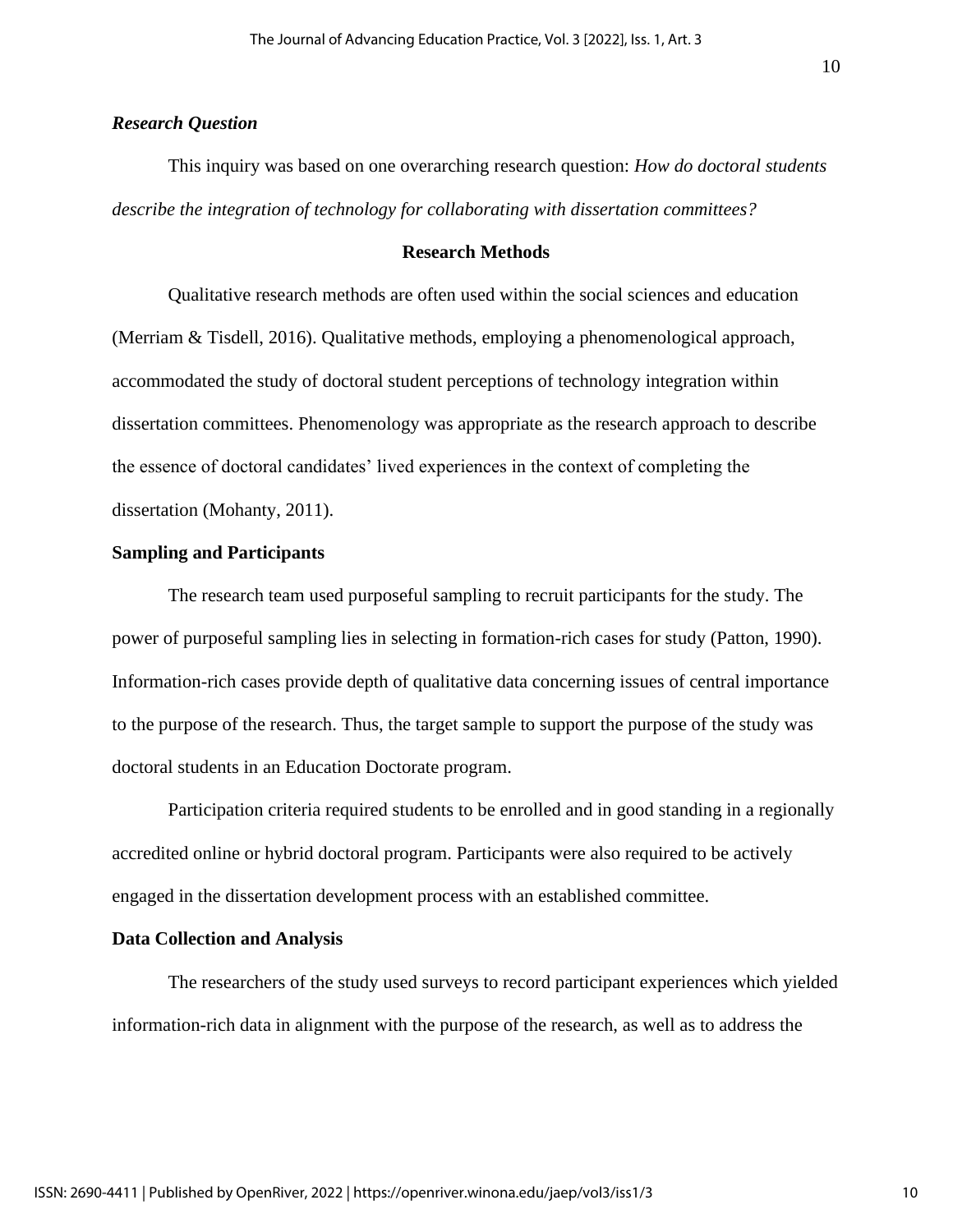research Likert-type survey questions produced insight into doctoral student perceptions of the role of technology within dissertation committee collaboration activities (Gall et al., 2017).

Data analysis consisted of open coding of survey responses. Once initial categories were annotated, the research team used content analysis to identify trends, keywords, and emerging patterns (Merriam & Tisdell, 2016). Content analysis established attitudinal and behavioral responses to survey questions and revealed response patterns to provide thick, rich descriptions of participant experiences of the phenomenon under study.

#### **Findings**

Likert scale survey questions produced insight into doctoral student perceptions of the role of technology within dissertation committee collaboration activities. Most respondents (75%) indicated that the COVID-19 pandemic increased the need for understanding technology to facilitate dissertation committee activities. Some disagreed or strongly disagreed (25%). One respondent that strongly disagreed indicated that the increased use of technology for dissertation collaboration would happen regardless of the pandemic. The other participant that disagreed commented that an online program was explicitly chosen because the use of technology allowed the flexibility necessary to complete the program.

All respondents (100%) either agreed or strongly agreed that their dissertation committee members fluently utilize collaboration technology to engage in dissertation development activities. All respondents (100%) either disagreed or disagreed strongly that the increased use of technology would be a reason to pause dissertation activities until the pandemic subsides.

Specifically, half of the participants (50%) strongly agree that the pandemic created a need for increased use of technology within dissertation committee engagement and activities. Most (75%) of participants agree that their committee uses and is fluent with technology, while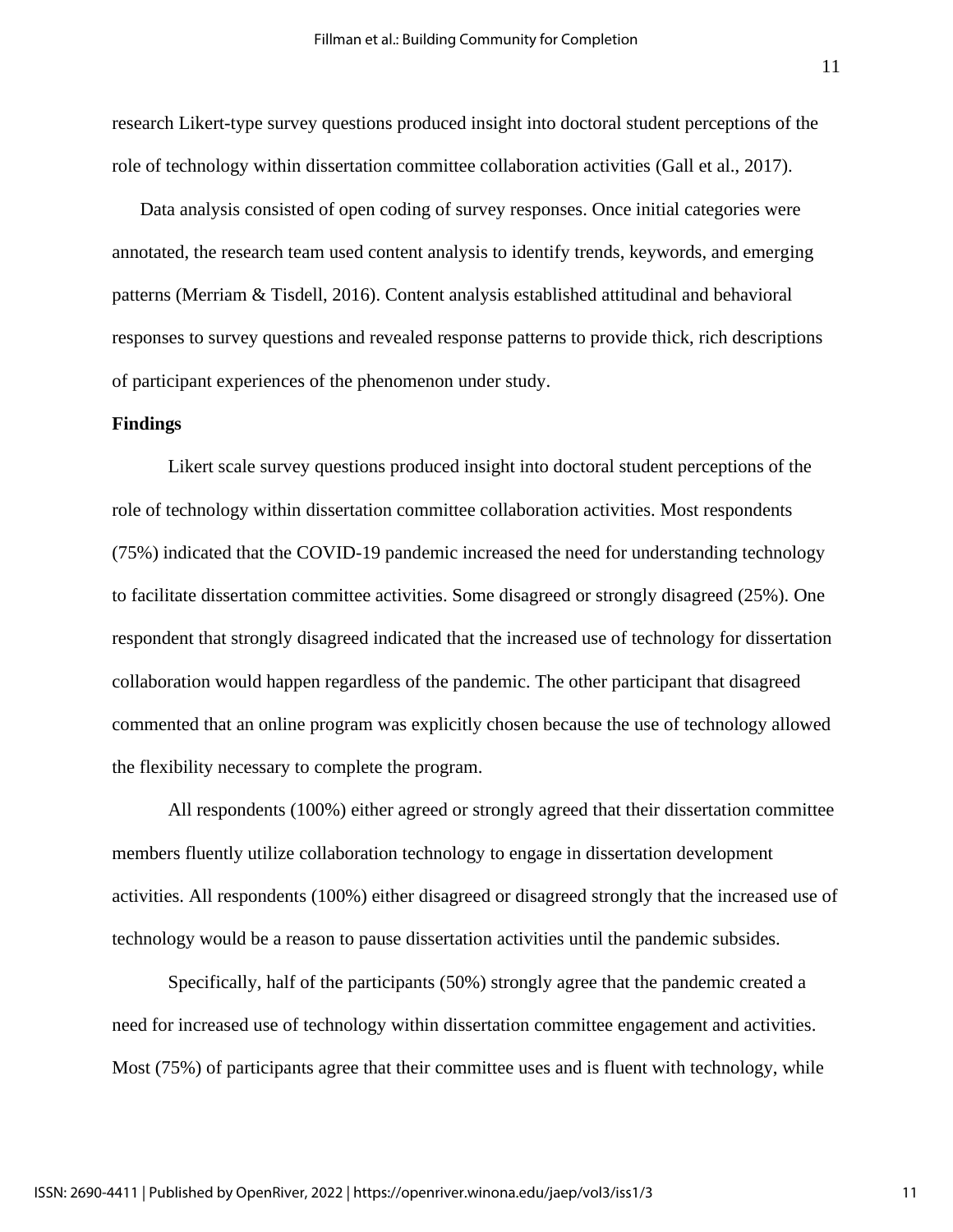25% strongly agree. Most (75%) of participants strongly disagree that the increased reliance on technology during the pandemic would be a reason to pause studies, while 25% disagree.

Online, synchronous meeting software, such as Zoom, is described as collaboration technology used for dissertation committee collaboration by 75% of survey respondents, with 37.5% mentioning email. Grouping technology-enabled collaboration mediums (see Figure 1), most respondents mentioned synchronous, online conference software (Zoom specifically) in their comments while some respondents mentioned email in addition to Zoom (25%) and one participant only mentioned email (12.5%). One respondent did not mention any collaboration tools specifically but alluded to the choice to engage in online study specifically because it uses technology platforms to facilitate coursework and dissertation development.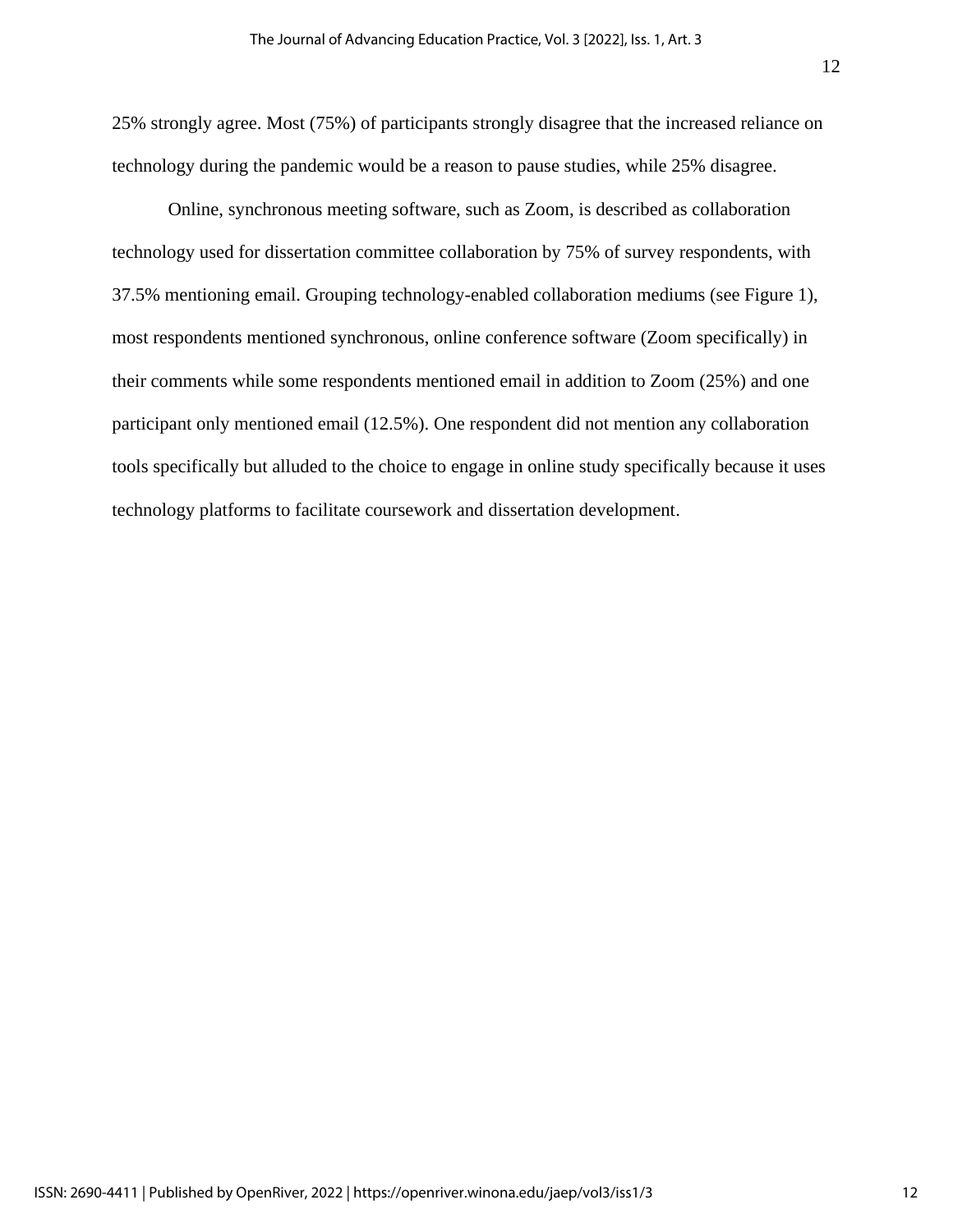### **Figure 1.**



#### *Technology-Mediated Collaboration Methods*

### **Discussion**

Dissertation development and completion depends heavily on building connections and mentor-mentee relationships between students and committee members (Ibrahim, 2018; Jameson & Torres, 2019). Building rapport requires exchanges of value between supervisors and students (Blau, 1986; Homans, 1961; Jaldemark & Lindberg, 2013; O'Brien & Kollock, 1991). The COVID-19 pandemic forced hybrid learning into programs traditionally taught primarily on campus and subsequently into dissertation committee activities (Chakma et al., 2021; Guerin & Aitchison, 2021). Participants in the study suggested that technological literacy and the use of collaboration software is necessary, most agreeing that the pandemic contributed. Others acknowledged the importance of technological fluency in the dissertation development process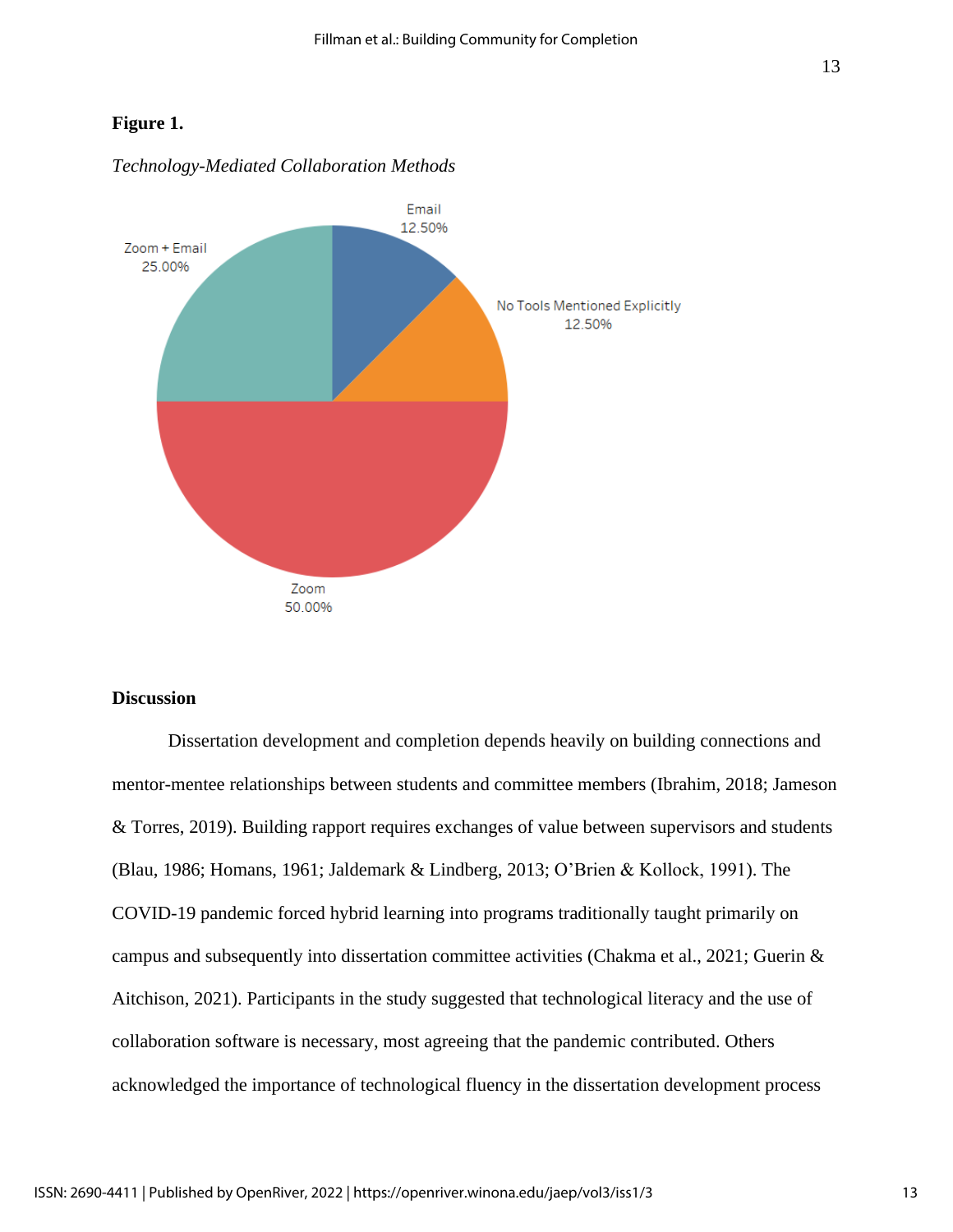while suggesting that the nature of online programs and the general direction of doctoral scholarship were already creating a need for technology-mediated interactions. Better stated, the all participants agreed that the ability to navigate in a technology-mediated world is crucial within dissertation committee interactions. The study also revealed that all participants described dissertation committee members as able to utilize technology to effectively facilitate the dissertation process.

None of the participants would delay dissertation activities until the pandemic subsides to reduce reliance on virtually mediated collaboration. Survey respondents describe synchronous meeting software and asynchronous email communication as tools used for collaborating with dissertation committee members, providing insight into the types of software where fluency was observed. Participants not describing specific collaboration software tools alluded to the use of software by describing the choice to apply to an online program to leverage electronic collaboration tools for the completion of the dissertation process.

There were some limitations to the study. First, the survey was sent to 20 doctoral students meeting criteria outlined to be qualified to participate. Of the 20 students, eight completed the survey, answering all questions. The survey was a blind survey and was fully anonymized. Despite the sample group being a mixture of males and females of varying backgrounds, it is not possible to know which individuals completed the survey. The study was delimited in a few ways that may also impact findings. First, to try to guarantee anonymization and garner acceptable participation and completion rates within a small, busy population (doctoral students in the midst of writing dissertations), the survey did not include demographic questions and was designed to be brief.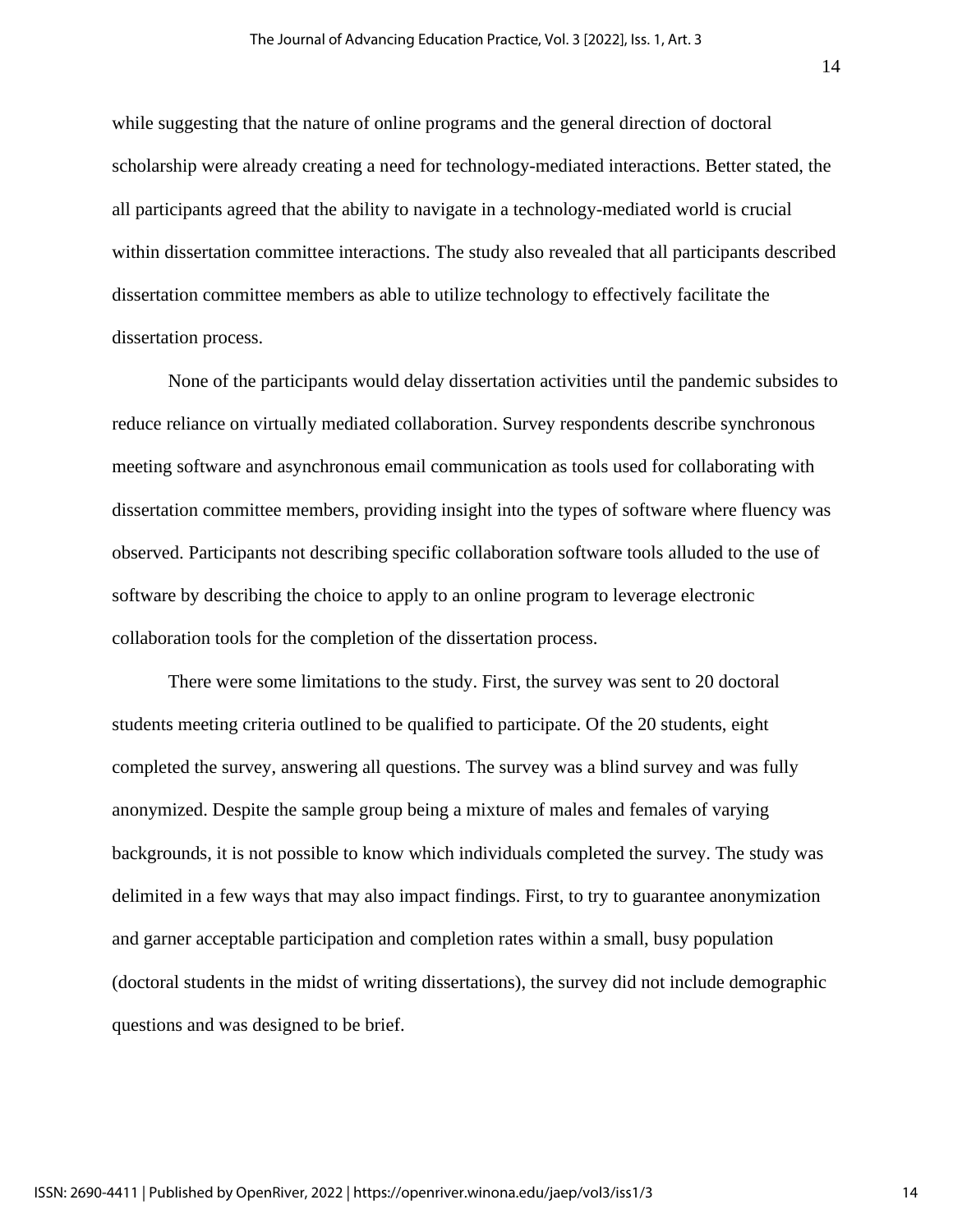The study results suggest that, in a post-COVID-19 world, doctoral students, dissertation supervisors, and committee members should be capable of effectively using technology for dissertation development activities. Elaborating further, confidence with video conferencing software and email are minimum requirements for organizing dissertation collaboration and priming the relationship between the supervisor, committee members, and the student (Blau, 1986; Homans, 1961; Jaldemark & Lindberg, 2013; O'Brien & Kollock, 1991).

There are opportunities for further study. It would be worthwhile to explore whether doctoral students considered technological fluency while selecting committee members or if fluency was present because of adaptations made after the onset of COVID-19. Another future study prospect entails asking probing questions and examining committee member technological literacy and technology use outside of online meeting and email software. Further research should also focus on document reviews and observations of exchanges between dissertation committee supervisors and doctoral students to gain deeper insight into technology-mediated collaboration for dissertation development.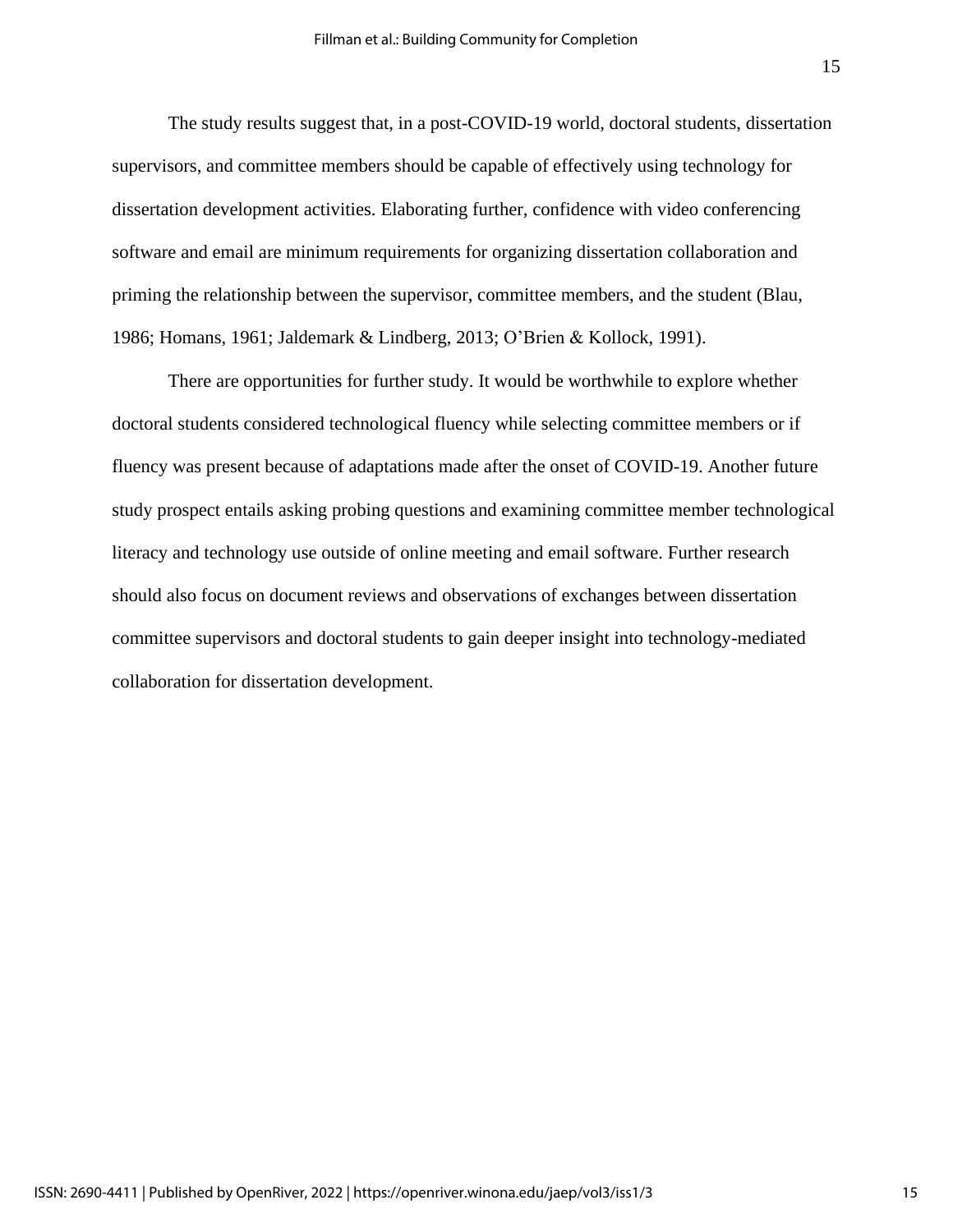#### **References**

- Adhvaryu, A., Kala, N., & Nyshadham, A. (2018). *The skills to pay the bills: Returns to on-thejob soft skills training* (No. w24313; p. w24313). National Bureau of Economic Research. https://doi.org/10.3386/w24313
- Aliyu, A. A., Bello, M. U., Kasim, R., & Martin, D. (2014). Positivist and non-positivist paradigm in social science research: Conflicting paradigms or perfect partners? *Journal of Management and Sustainability*, *4*(3), p79. https://doi.org/10.5539/jms.v4n3p79
- American Association of Community Colleges. (2017). *Community colleges: Addressing the skills gap*. Community College Press.
- Baldwin, R. (2013). Liberal arts colleges are disappearing. *Futurist*, *47*(1), 2–2.
- Bariso, J. (2020, August 24). *Google's plan to disrupt the college degree is absolute genius*. Inc.com. https://www.inc.com/justin-bariso/google-career-certificates-plan-disruptcollege-degree-university-genius.html

Blau, P.M. (1986). *Exchange and Power in Social Life* (1st ed.). Routledge.

- Bourdieu, P. (1973). Cultural reproduction and social reproduction. In *Knowledge, education, and cultural change* (pp. 71–112). Tavistock.
- Bourdieu, P. (2021). *Forms of capital*. Polity Press.
- Brinkmann, S., Kvale, S., & Flick, U. (2018). *Doing interviews* (Second edition). SAGE.
- Brown, L., Walser, A. D., & Beharry, R. (2017). Creating Institutional Bridges to Engineering for Underserved Populations: Examining Associate-to-Bachelor Engineering Programs. *Proceedings of the ASEE Annual Conference & Exposition*, 8156–8167.
- Brynjolfsson, E., Horton, J., Ozimek, A., Rock, D., Sharma, G., & TuYe, H.-Y. (2020). *Covid-19 and remote work: An early look at US data* (No. w27344). National Bureau of Economic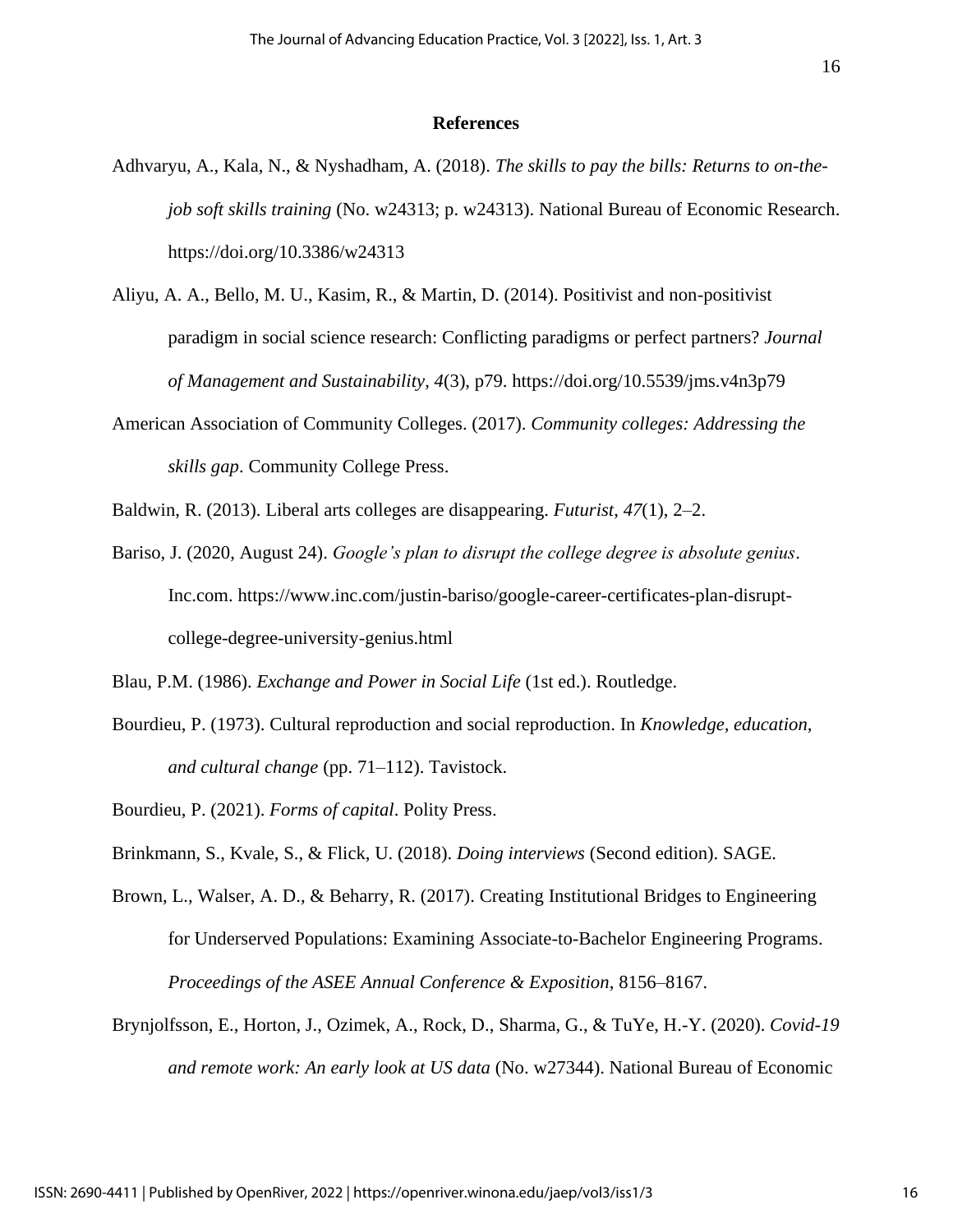Research. https://doi.org/10.3386/w27344

- Bureau of Labor Statistics. (2017). *Employment projections* [Data set]. Bureau of Labor Statistics.<https://www.bls.gov/data/>
- Burrington, D., Madison, R. D., & Schmitt, A. (2020). Dissertation Committee Chairs' Current Practices to Support Doctoral Students in an Online Doctoral Program. *Online Journal of Distance Learning Administration*, *23*(3), 1–13.
- Butrymowicz, S., & Kolodner, M. (2020, June 17). *For-profit colleges, long troubled, see surge amid pandemic*. The New York Times.

https://www.nytimes.com/2020/06/17/business/coronavirus-for-profit-colleges.html

- Calhoun, D. W., Green, L. S., & Burke, P. (2017). Online learners and technology: A gap in higher education and student affairs professional preparation. *Quarterly Review of Distance Education*, *18*(1), 45–61.
- Chakma, U., Bingqing Li, & Kabuhung, G. (2021). Creating online metacognitive spaces: Graduate research writing during the COVID-19 pandemic. *Issues in Educational Research*, 31(1), 37–55.
- Chen, C. (2021). Effects of the application of WebQuest to technology education on business management students' critical thinking psychology and operation capability. *Contemporary Educational Technology*, *13*(1), 1–8.

Cianca, S. (2020). *Teaching elementary stem education*. Taylor & Francis.

- Clarke, R. (2020). *Design thinking*. American Library Association.
- Clarke, R. I., Amonkar, S., & Rosenblad, A. (2020). Design thinking and methods in library practice and graduate library education. *Journal of Librarianship and Information Science*, *52*(3), 749–763.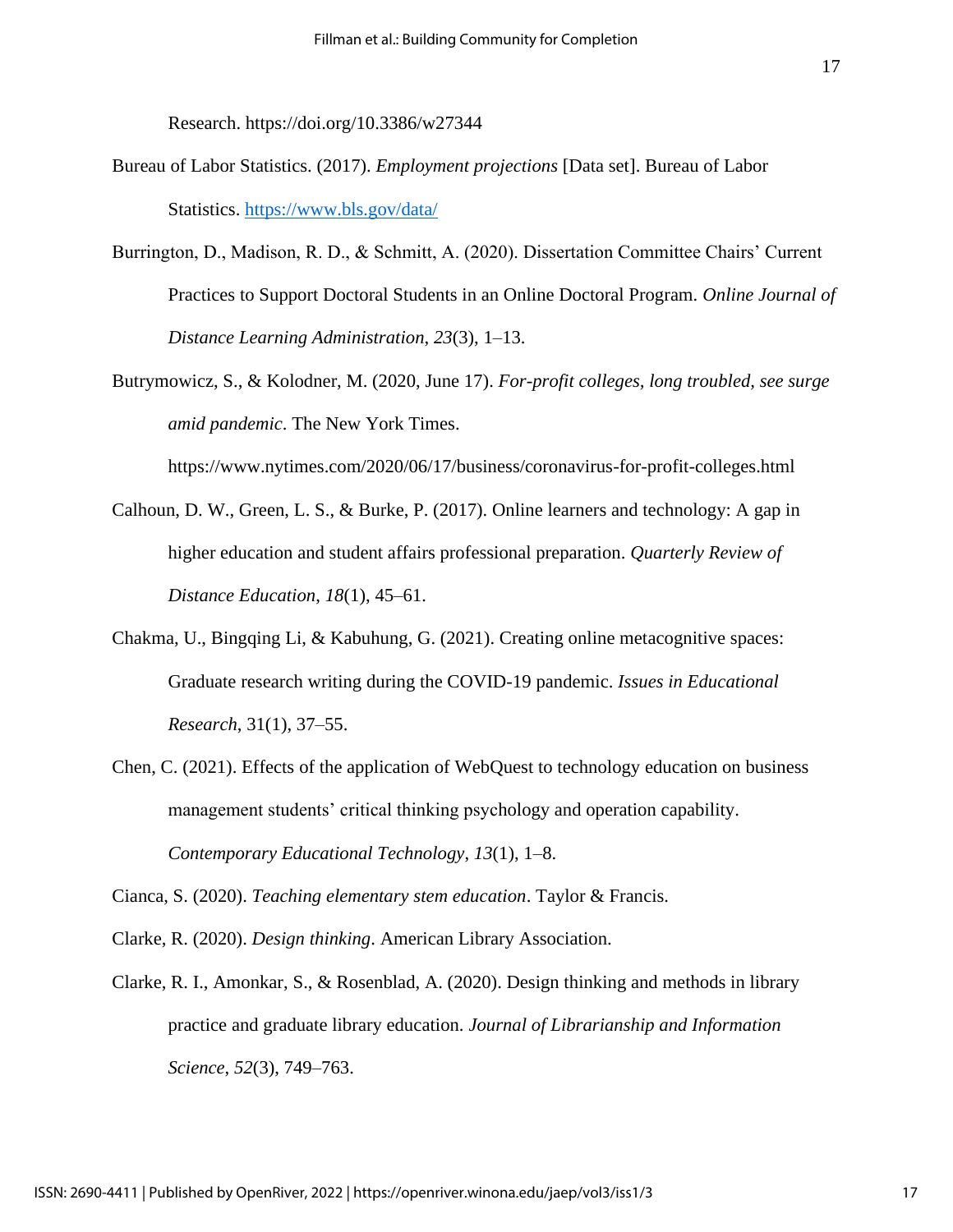Claudia Neves & Susana Henriques. (2020). Exploring the impacts of distance higher education on adult learners' lives and reclaiming lifelong learning as a human development process. *Open Praxis*, *12*(4), 439–456. Directory of Open Access Journals. https://doi.org/10.5944/openpraxis.12.4.1084

Cook, A., Bechtel, M., Anderson, S., Novak, D., & Nodi, N. (2020, July 21). *What business leaders should know about Web 3.0*. Deloitte Insights. https://www2.deloitte.com/us/en/insights/topics/digital-transformation/web-3-0 technologies-in-business.html

- Couch, J. D., & Towne, J. (2018). *Rewiring education: How technology will help unlock every student's potential*. BenBella Books.
- Creswell, J. W., & Creswell, J. D. (2018). *Research design: Qualitative, quantitative, and mixed methods approaches* (Fifth edition). SAGE Publications.
- Davis, B., Francis, K., & Friesen, S. (2019). *STEM education by design: Opening horizons of possibility*. Routledge.
- De Vries, M., Fletcher, S., & Kruse, S. (2016). *Technology education today: International perspectives*. Waxmann Verlag GmbH; eBook Academic Collection (EBSCOhost).

Dewey, J. (1938). *Experience and education*. Free Press.

*Doctor of education core courses*. (n.d.). Winona State University. Retrieved July 3, 2020, from <https://www.winona.edu/doctor-education/courses.asp>

Doyle, A., Seery, N., & Gumaelius, L. (2019). Operationalising pedagogical content knowledge research in technology education: Considerations for methodological approaches to exploring enacted practice. *British Educational Research Journal, 45*(4), 755–769.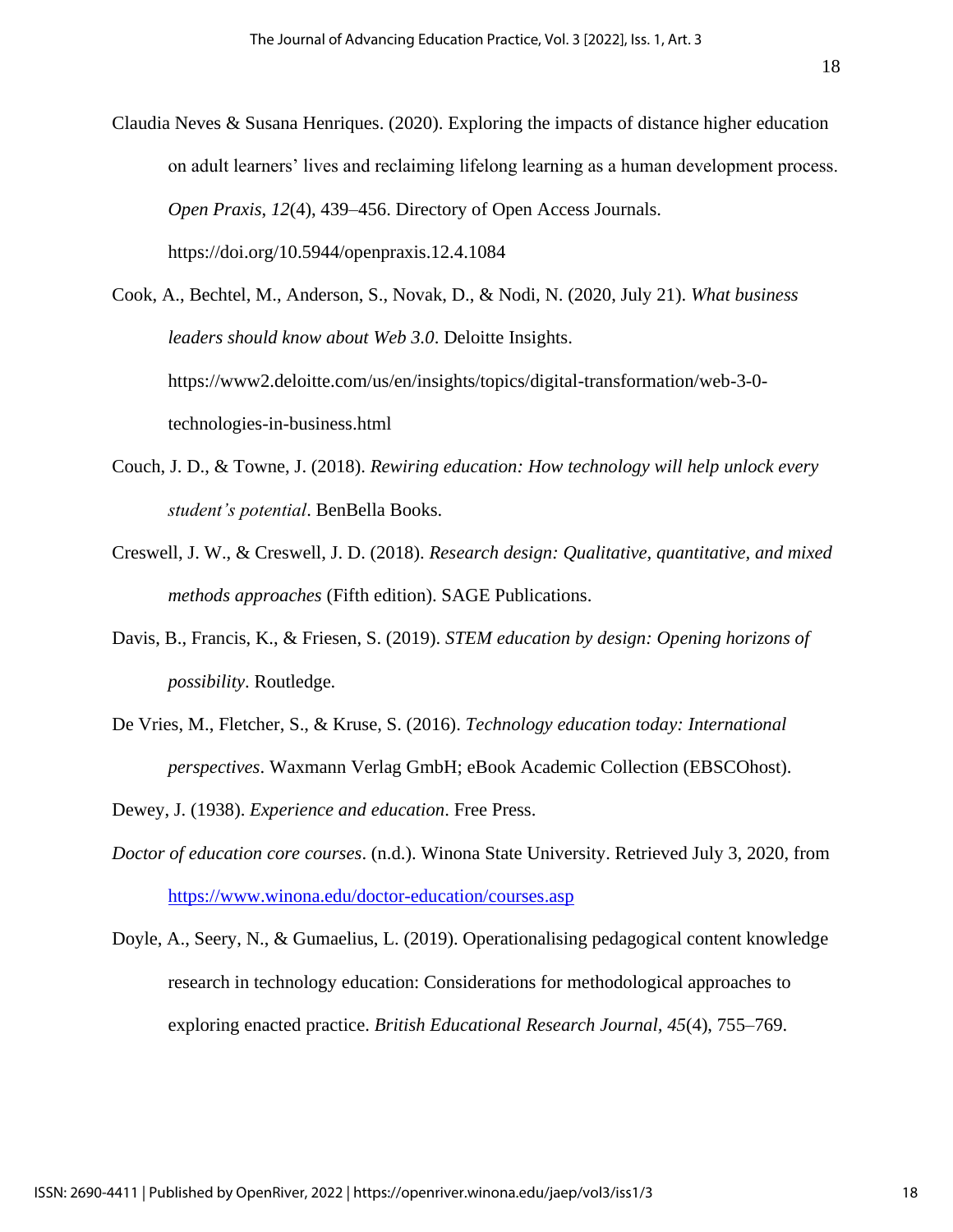- Du Toit, A. (2020). Threading entrepreneurship through the design process in technology education. African Journal of Research in Mathematics, Science & Technology Education, 24(2), 180–191.
- Dweck, C. S. (2009). Mindsets: Developing talent through a growth mindset. Olympic Coach,  $21(1)$ , 4–7.
- Edgar, T. W. & Manz, D. O. (2017). Exploratory study in [Research Methods for Cyber Security.](https://www.sciencedirect.com/book/9780128053492/research-methods-for-cyber-security) Science Direct, 2017
- Edmundson, A., & Bennett, J. M. (2015). Globalized e-learning. In The SAGE Encyclopedia of Intercultural Competence. SAGE Publications.

http://search.credoreference.com/content/entry/sageic/globalized\_e\_learning/0

Ekpenyong, L. E., & Edokpolor, J. E. (2018). Constructivist approaches: An emerging paradigm for the teaching and learning of business education. Nigerian Journal of Business Education (NIGJBED), 3(1), 149–158.

Elfman, L. (2021). A New Normal. *Diverse: Issues in Higher Education*, *37*(26), 14–16.

- Erlandson, D. A., Harris, E. L., Skipper, B. L., & Allen, S. D. (1993). Doing naturalistic inquiry: A guide to methods. SAGE Publications.
- Evalina, R. T. U., Darmawan, D. S., VIp Paramarta, U. I., Bakri, R., & Farida, D. M. (2021). Effect of organizational learning on the hard skills, soft skills and innovation of employees: Evidence from information technology industries. Information Technology in Industry, 9(1), 1085–1098. https://doi.org/10.17762/itii.v9i1.242
- Fetherston, M., Cherney, M. R., & Bunton, T. E. (2018). Uncertainty, technology use, and career preparation self-efficacy. *Western Journal of Communication*, *82*(3), 276–295. https://doi.org/10.1080/10570314.2017.1294704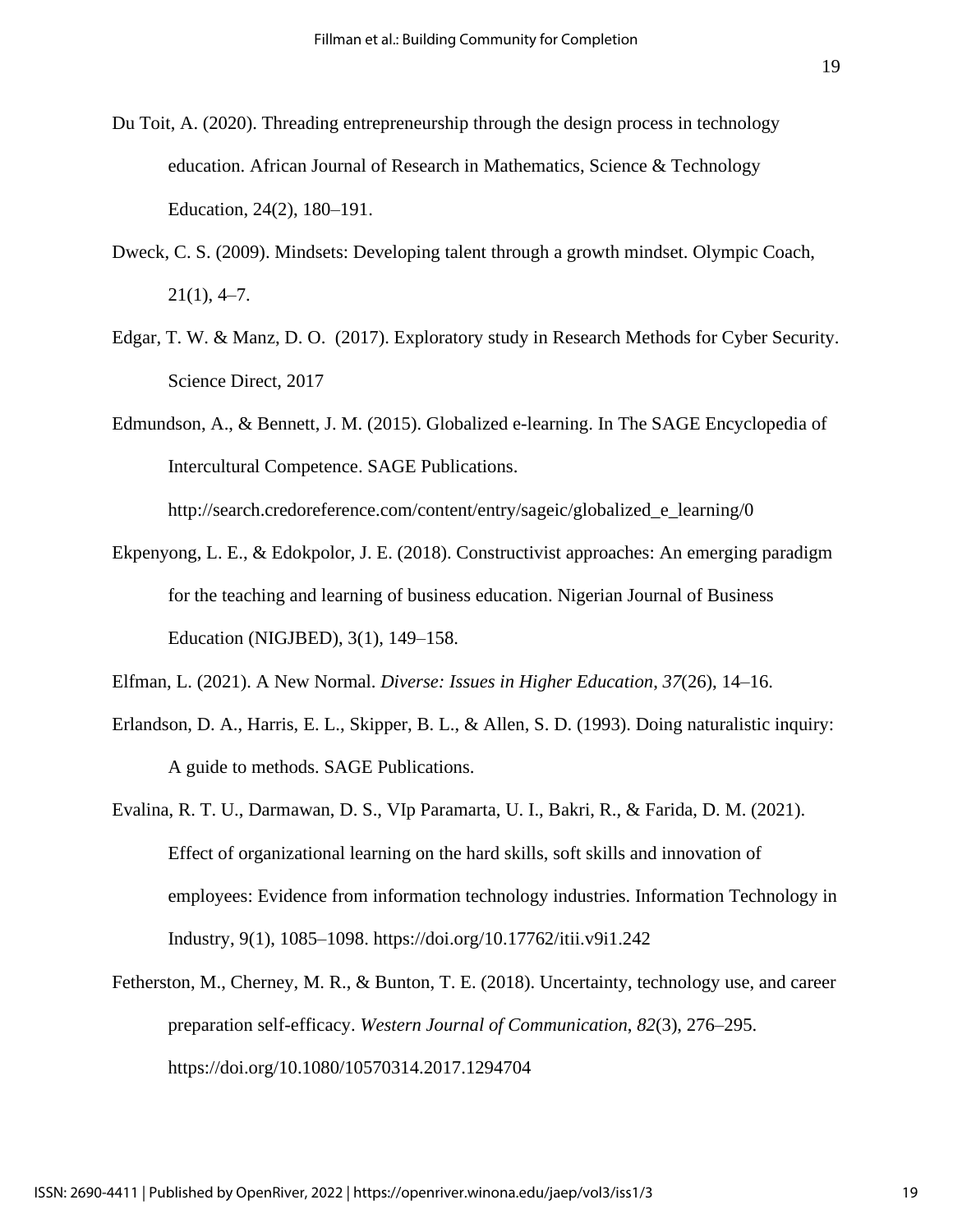- Fuller, J. S., Risner, M. E., Lowder, L., Hart, M., & Bachenheimer, B. (2014). Graduates' reflections on an online doctorate in educational technology. *TechTrends*, *58*(4), 73–80. Retrieved June 25, 2020, from<https://doi.org/10.1007/s11528-014-0771-4>
- Gall, M. D., Gall, J. P., & Borg, W. R. (2007). *Educational research: An introduction* (8th ed). Pearson/Allyn & Bacon.
- Guerin, C., & Aitchison, C. (2021). Doctoral writing and remote supervision: What the literature tells us. *Innovations in Education & Teaching International*, 58(6), 624–634. https://doiorg.wsuproxy.mnpals.net/10.1080/14703297.2021.1991429
- Guo, F., Kang, N., & Shi, J. (2018). Preparation for the scholar's role: First-year doctoral students in Tsinghua university. *Asia Pacific Education Review*, *19*(2), 169–185. Retrieved June 18, 2020, from<https://doi.org/10.1007/s12564-018-9529-6>
- Gous, I. G., Mhichíl, D. M. N. G., Beirne, D. E., & Costello, D. E. (2019). Reimagining futureready curricula, Teaching and learning in online education. *ICD World Conference on Online Learning*, *1*. https://doi.org/10.5281/zenodo.3804014
- Guba, E. G. (1981). Criteria for assessing the trustworthiness of naturalistic inquiries. *ECTJ*, *29*(2), 75. https://doi.org/10.1007/BF02766777
- Guinan, P. J., Parise, S., & Langowitz, N. (2019). Creating an innovative digital project team: Levers to enable digital transformation. *Business Horizons*, *62*(6), 717–727. https://doi.org/10.1016/j.bushor.2019.07.005
- Gura, M. (2016). *Make, learn, succeed: Building a culture of creativity in your school*. International Society for Technology in Education.
- Gruman, J. A., Schneider, F. W., & Coutts, L. M. (Eds.). (2016). *Applied social psychology: Understanding and addressing social and practical problems*. SAGE Publications.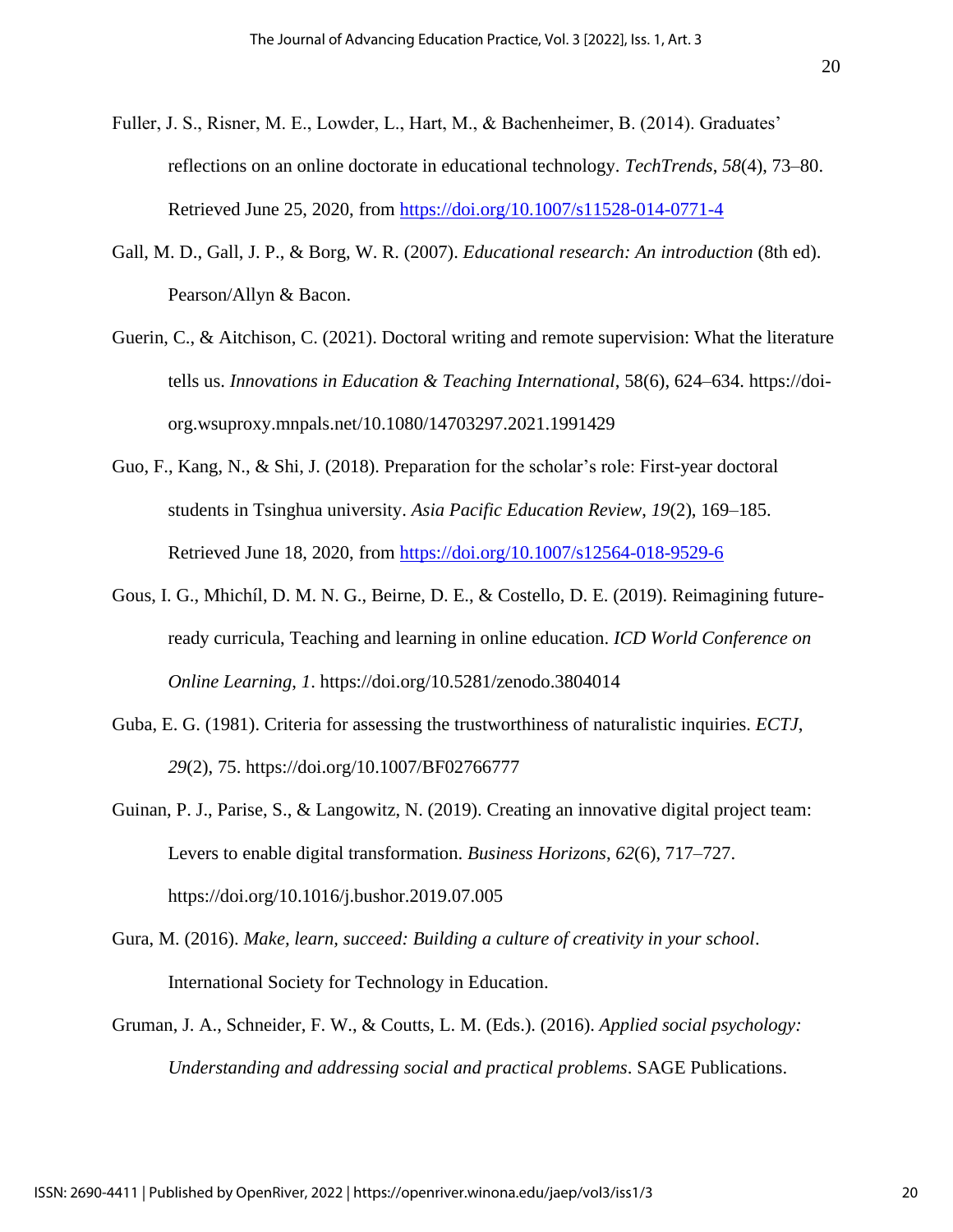- Harel, I., & Papert, S. (1991). *Constructionism: Research reports and essays, 1985-1990* (Massachusetts Institute of Technology, Ed.). Ablex Publishing.
- Heckathorn, D. D. (1997). Respondent-driven sampling: A new approach to the study of hidden populations. *Social Problems*, *44*(2), 174–199.

<https://doi.org/10.1525/sp.1997.44.2.03x0221m>

- Hill, L. H., & Conceição, S. O. (2019). Program and instructional strategies supportive of doctoral students' degree completion. *Adult Learning*, *31*(1), 36–44. Retrieved June 17, 2020, from<https://doi.org/10.1177/1045159519887529>
- Holmes, B., Willis, K., & Woods, E. (2016). Strategic onboarding of online doctoral students: Creating a pathway to academic persistence. *Asian Journal of Social Sciences and Management Studies*, *3*(2), 136. Retrieved June 15, 2020, from <https://doi.org/10.20448/journal.500/2016.3.2/500.2.136.139>

Homans, G. C. (1961). *Social behavior: Its elementary forms*. Harcourt, Brace.

- Hora, M. T., Benbow, R. J., & Smolarek, B. B. (2018). Re-thinking soft skills and student employability: A new paradigm for undergraduate education. *Change: The Magazine of Higher Learning*, *50*(6), 30–37. https://doi.org/10.1080/00091383.2018.1540819
- Hwang, G.-J., Chang, S.-C., Chen, P.-Y., & Chen, X.-Y. (2017). Effects of integrating an active learning-promoting mechanism into location-based real-world learning environments on students' learning performances and behaviors. *Educational Technology Research and Development*, *66*(2), 451–474. Retrieved June 16, 2020, from

<https://doi.org/10.1007/s11423-017-9567-5>

Hyde, B. (2021). Critical discourse and critical reflection in Mezirow's theory of transformative learning: A dialectic between ontology and epistemology (and a subtext of reflexivity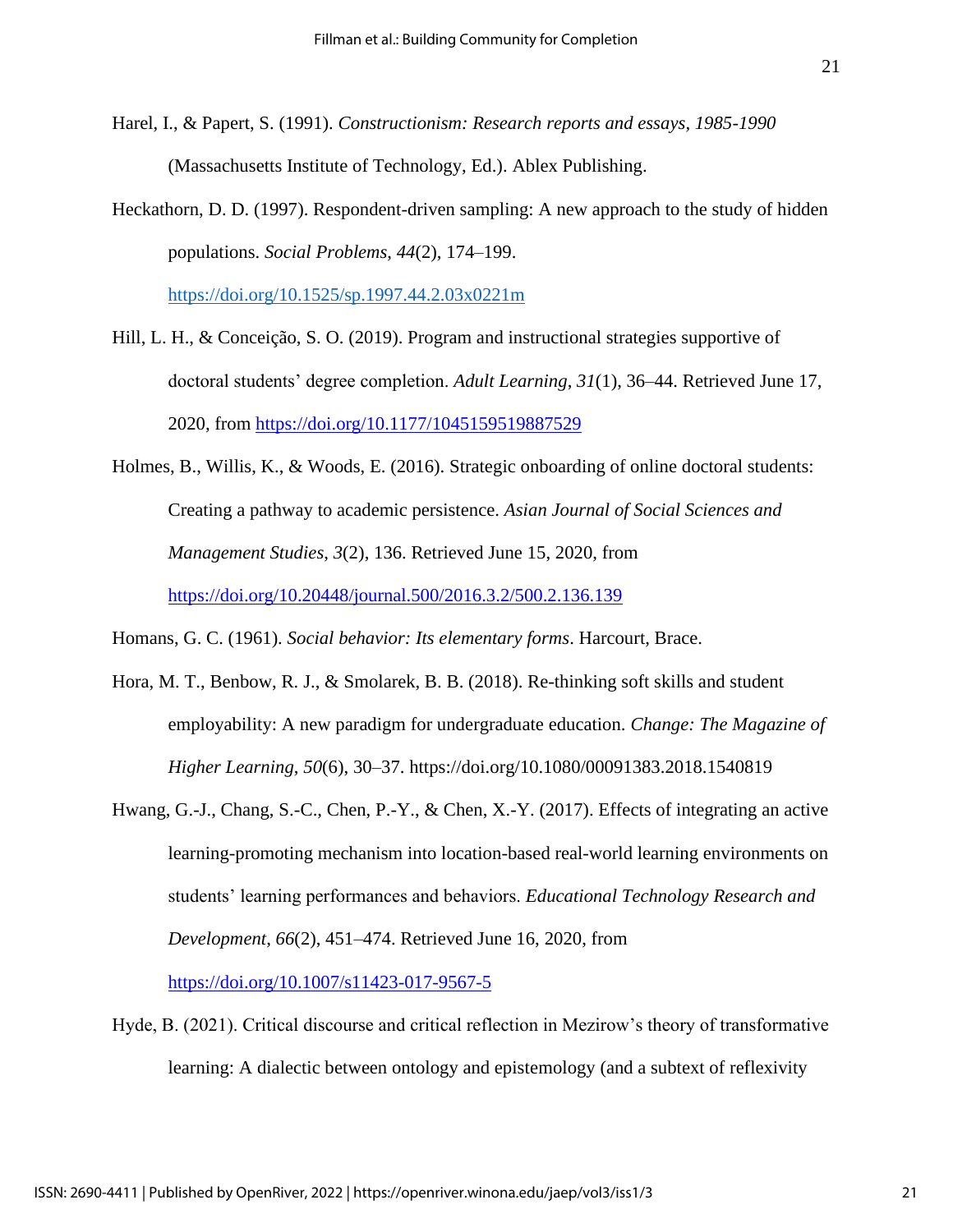mirroring my own onto-epistemological movement). *Adult Education Quarterly*,

074171362110036.<https://doi.org/10.1177/07417136211003612>

- Ianos, M. G., & Brezeanu, T. (2020). Web 2.0 potential to support soft skills development. *The 16th International Scientific Conference ELearning and Software for Education*. The 16th International Scientific Conference eLearning and Software for Education. https://doi.org/10.12753/2066-026X-20-162
- Ibrahim, A. (2018). Directive, collaborative, or non-directive? Thesis supervision approaches in the United Arab Emirates. *Issues in Educational Research*, *28*(3), 679–700.
- Ibrahim, R., Boerhannoeddin, A., & Bakare, K. K. (2017). The effect of soft skills and training methodology on employee performance. *European Journal of Training and Development*, *41*(4), 388–406.<https://doi.org/10.1108/EJTD-08-2016-0066>
- Ince, S., Hoadley, C., & Kirschner, P. (2019). The role of libraries in teaching doctoral students to become information-literate researchers: A review of existing practices and recommendations for the future. *Information and Learning Sciences*, *120*(3), 158–172.<https://doi.org/10.1108/ILS-07-2018-0058>
- Information and Technology Educators of Minnesota. (2019). *ITEM information & technology literacy standards*.

https://www.mnitem.org/resources/Documents/ITEM%20Standards%20[2019].pdf

- International Society for Technology in Education. (2017). *ISTE standards for students: A practical guide for learning with technology*. International Society for Technology in Education.
- International Technology and Engineering Educators Association. (2012). *Technological design, standard edition—Grades 9-12: A standards-based high school model course guide*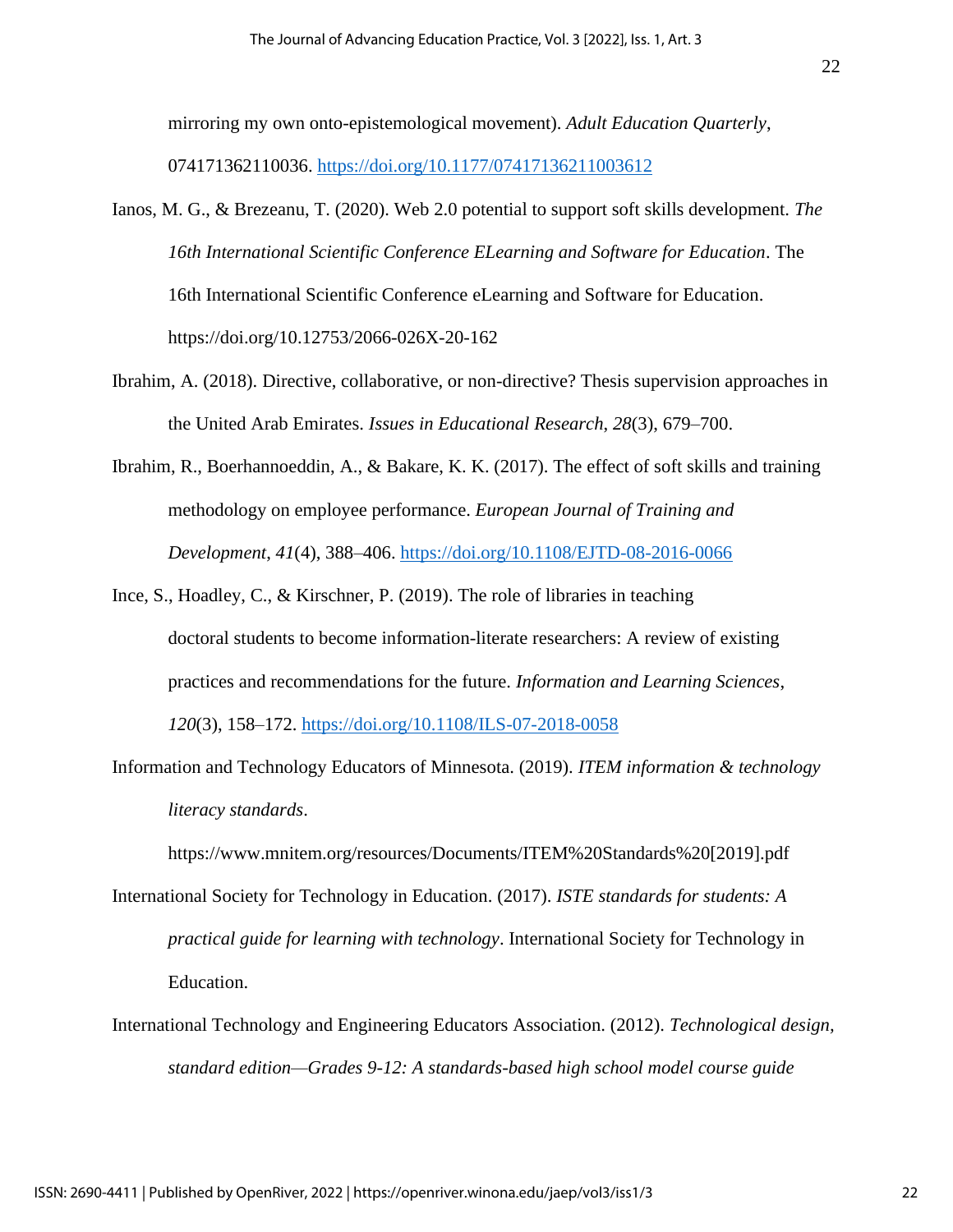[PDF]. ITEEA. https://www.iteea.org/Publications/STEMProducts/141753.aspx

- International Technology and Engineering Educators Association. (2020). *Standards for technological and engineering literacy: The role of technology and engineering in STEM Education* [PDF]. ITEEA. https://www.iteea.org/File.aspx?id=177416
- International Technology and Engineering Educators Association. (2021). *Iteea—Engineering by design*. ITEEA. https://www.iteea.org/Community/36937/3441.aspx
- Ivankova, N. V., & Stick, S. L. (2006). Students' persistence in a distributed doctoral program in educational leadership in higher education: A mixed methods study. *Research in Higher Education*, *48*(1), 93–135. Retrieved June 15, 2020, from [https://doi.org/10.1007/s11162-](https://doi.org/10.1007/s11162-006-9025-4) [006-9025-4](https://doi.org/10.1007/s11162-006-9025-4)
- Jablansky, S., Alexander, P. A., Dumas, D., & Compton, V. (2020). The development of relational reasoning in primary and secondary school students: A longitudinal investigation in technology education. *International Journal of Technology and Design Education*, *30*(5), 973–993. https://doi.org/10.1007/s10798-019-09529-1
- Jaldemark, J., & Lindberg, J. O. (2013). Technology-mediated supervision of undergraduate students' dissertations. *Studies in Higher Education, 38*(9), 1382–1392. https://doiorg.wsuproxy.mnpals.net/10.1080/03075079.2011.626851
- Johnson, M. (2020). Training for the 21st Century. *Midwest Quarterly*, *61*(3), 342–347.
- Juvova, A., Chudy, S., Neumeister, P., Plischke, J., & Kvintova, J. (2015). Reflection of constructivist theories in current educational practice. *Universal Journal of Educational Research*, *3*(5), 345–349. https://doi.org/10.13189/ujer.2015.030506
- Kane, G. (2019). The Technology Fallacy. *Research-Technology Management*, *62*(6), 44–49. https://doi.org/10.1080/08956308.2019.1661079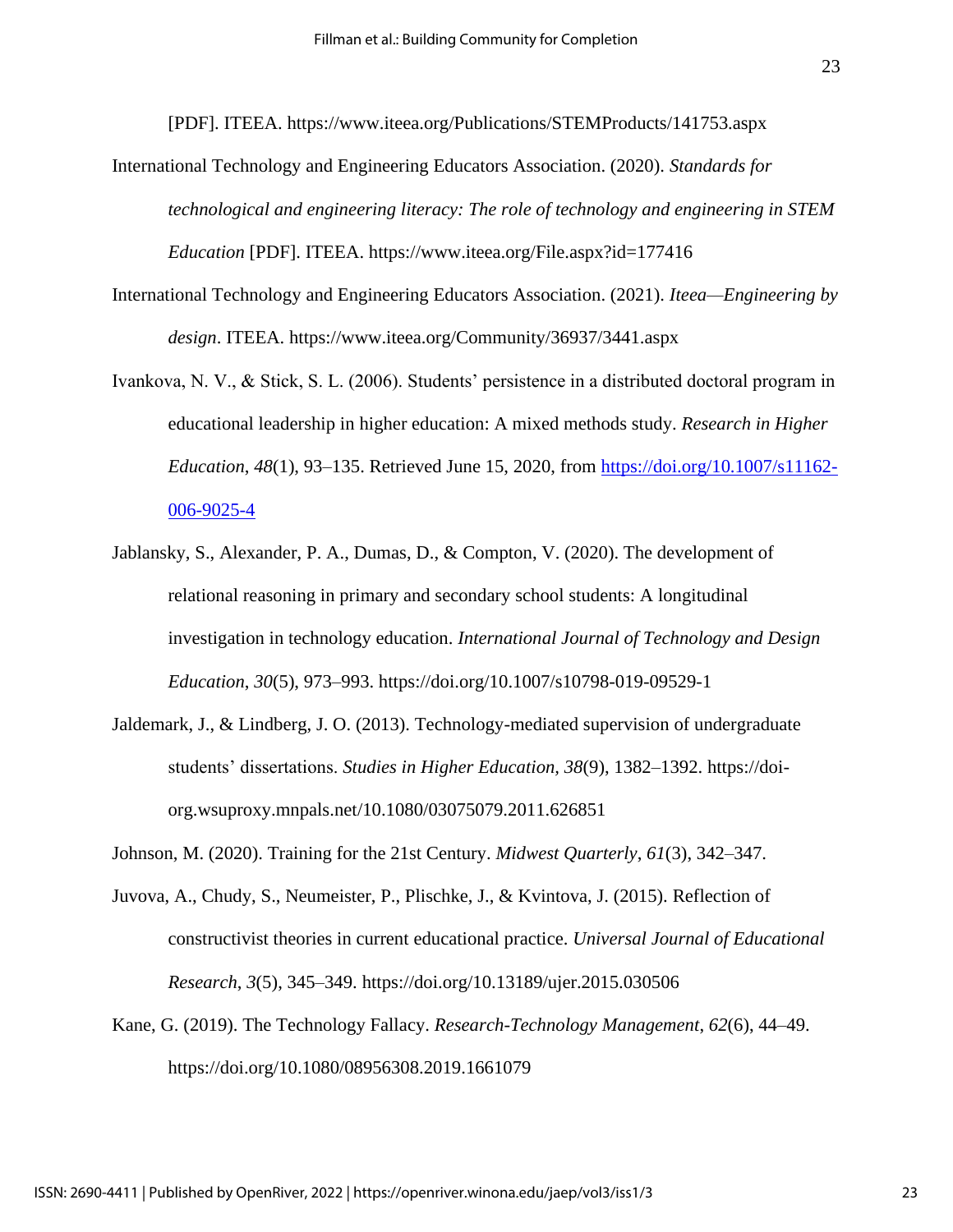- Kane, G., Andrus, G., Copulsky, J., & Nguyen Phillips, A. (2019). *The technology fallacy: How people are the real key to digital transformation*. The MIT Press.
- Kelley, M., & Salisbury-Glennon, J. (2015). The role of self-regulation in doctoral students' status of all but dissertation (ABD). *Innovative Higher Education*, *41*(1), 87–100. Retrieved June 26, 2020, from<https://doi.org/10.1007/s10755-015-9336-5>
- Kumar, R. (2018). *Research methodology: A step-by-step guide for beginners* (5th edition). SAGE Publications.
- Lewis, T. (1999). Research in technology education—Some areas of need. *Journal of Technology Education*, *10*(2), 41–56.

Lincoln, Y. S., & Guba, E. G. (1985). *Naturalistic inquiry*. sage.

- Lynch, M., Kamovich, U., Longva, K. K., & Steinert, M. (2019). Combining technology and entrepreneurial education through design thinking: Students' reflections on the learning process. *Technological Forecasting and Social Change*, 119689. https://doi.org/10.1016/j.techfore.2019.06.015
- MacDonald, A., Wise, K., Tregloan, K., Fountain, W., Wallis, L., & Holmstrom, N. (2020). Designing steam education: Fostering relationality through design-led disruption. *International Journal of Art & Design Education*, *39*(1), 227–241. <https://doi.org/10.1111/jade.12258>

Marcum, D. (2014). The digital transformation of information, education, and scholarship. *International Journal of Humanities & Arts Computing: A Journal of Digital Humanities*, *8*, 1–11.

Mărunțelu, C.-L. (2020). Constructivism—A pedagogical approach for the 21st century. *Ovidius University Annals, Series Economic Sciences*, *20*(2), 401–405.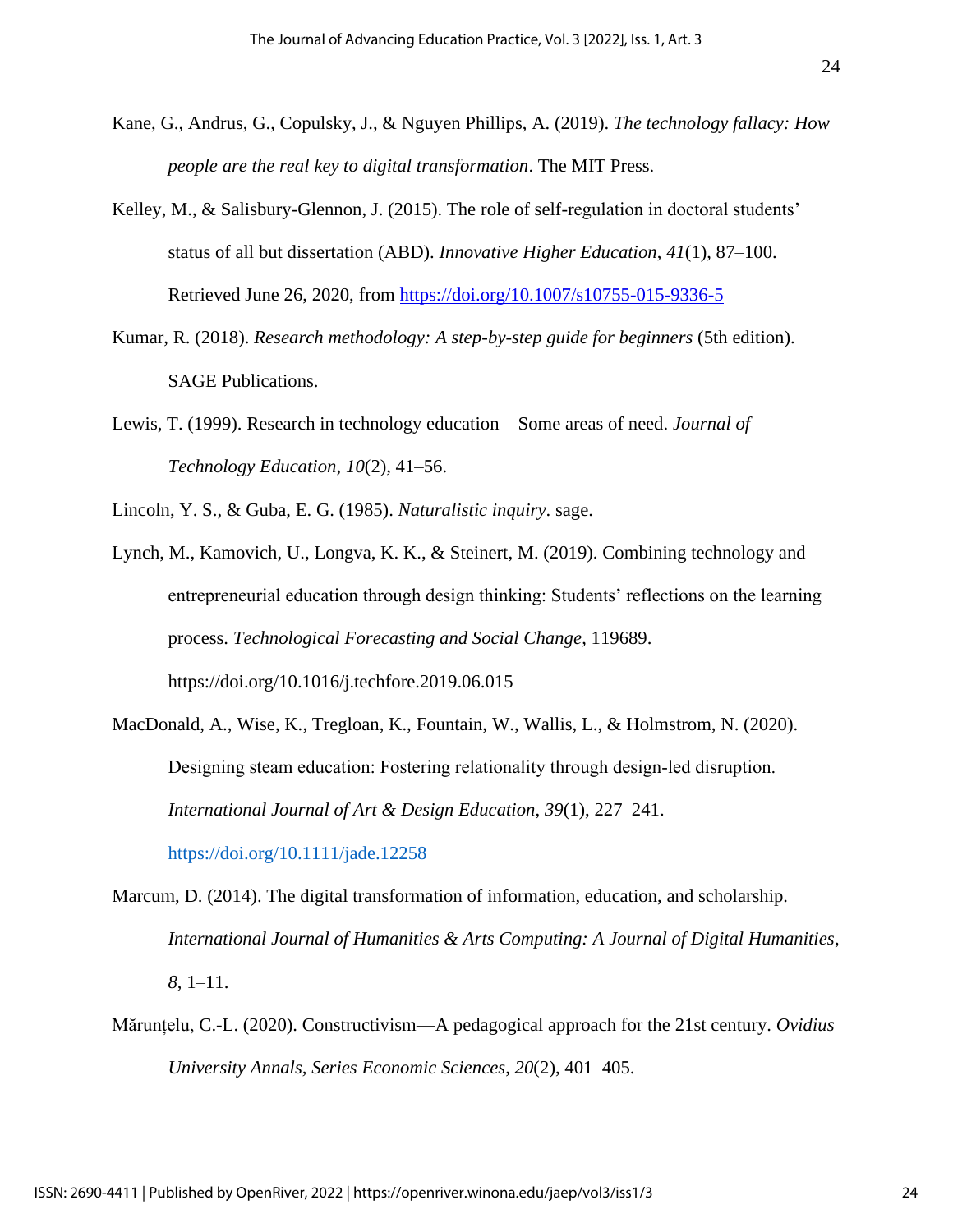Maryland Department of Labor Adult Education. (2021). *Digital literacy framework for adult learners*. Maryland Department of Labor.

https://www.dllr.state.md.us/gedmd/digitalliteracyframework.pdf

- McLain, M., Irving-Bell, D., Wooff, D., & Morrison-Love, D. (2019). How technology makes us human: Cultural historical roots for design and technology education. *The Curriculum Journal*, *30*(4), 464–483. https://doi.org/10.1080/09585176.2019.1649163
- McTighe, J., & Silver, H. (2020). *Teaching for deeper learning: Tools to engage students in meaning making*. ASCD.
- Menano, L., & Fidalgo, P. (2017). *Art and technology: The practice and influence of art and technology in education*. Sense Publishers.
- Mendoza, P. (2007). Academic capitalism and doctoral student socialization: A case study. *The Journal of Higher Education*, *78*(1), 71–96. Retrieved June 26, 2020, from <https://doi.org/10.1353/jhe.2007.0004>
- Merriam, S. B., & Tisdell, E. J. (2016). *Qualitative research: A guide to design and implementation* (4th ed.). Jossey-Bass.
- Mezirow, J. (1990). *Fostering critical reflection in adulthood: A guide to transformative and emancipatory learning*. Jossey-Bass.

Mohanty, J. N. (201). *Edmund Husserl's Freiburg Years: 1916–1938*. Yale University Press.

Morris, T. H. (2018). Adaptivity through self-directed learning to meet the challenges of our ever-changing world. *Adult Learning*, *30*(2), 56–66.

https://doi.org/10.1177/1045159518814486

Moustakas, C. E. (1994). *Phenomenological research methods*. SAGE Publications.

Moye, J. J. (2019). Preparing technology- and engineering-literate students—It's not left to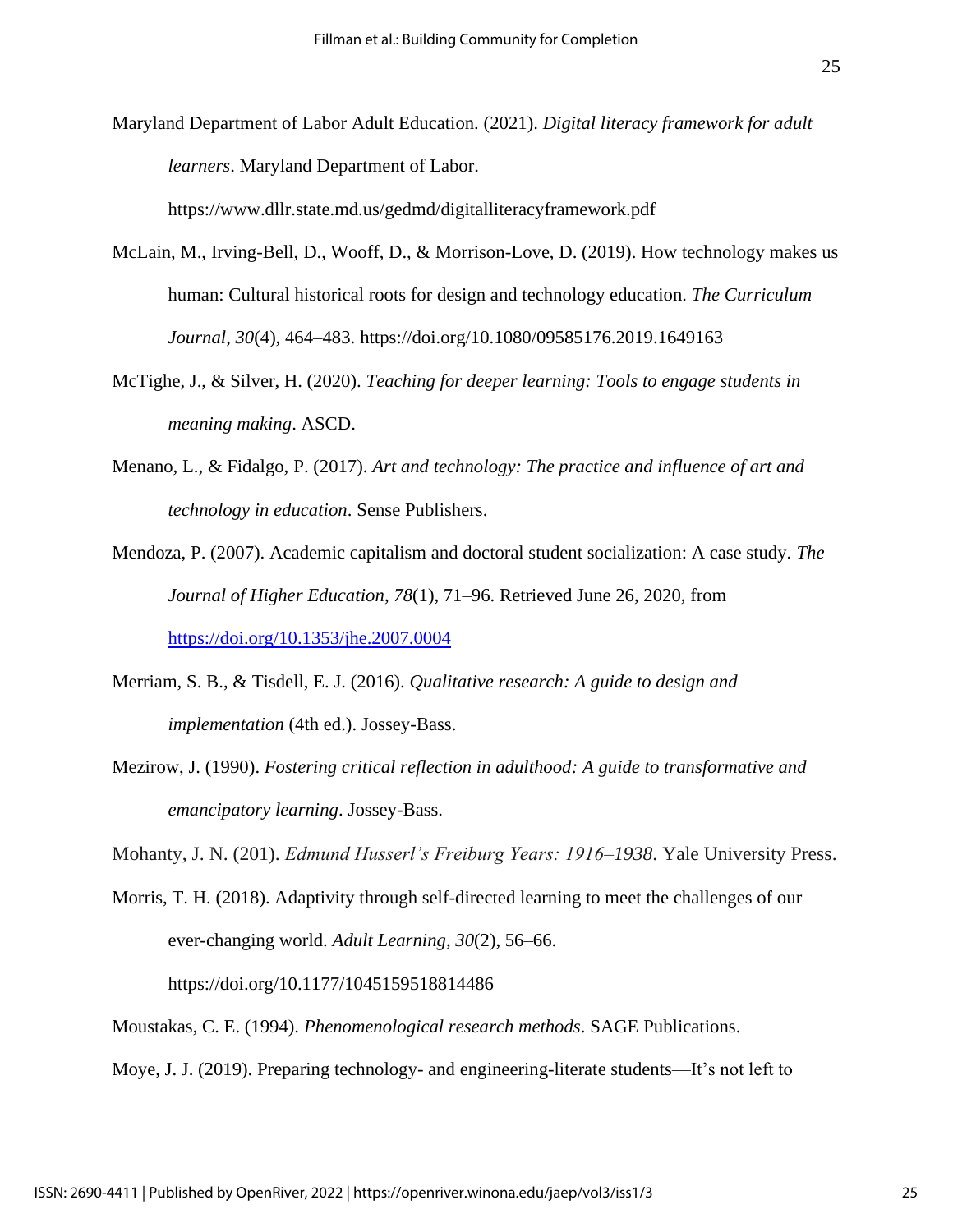chance. *Technology & Engineering Teacher*, *78*(7), 8–13.

- Moye, J. J., & Duggar, W. E. Jr. (2016). The legacy project: William E. Dugger, Jr., DTE. *Technology and Engineering Teacher*, 36–39.
- Moye, J. J., Reed, P. A., Wu-Rorrer, R., & Lecorchick, D. (2020). Current and future trends and issues facing technology and engineering education in the United States. *Journal of Technology Education*, *32*(1), 35–49.
- National Academy of Engineering. (2017). *Engineering technology education in the United States*. The National Academies Press. https://doi.org/10.17226/23402
- National Academy of Engineering & National Research Council. (2002). *Technically speaking: Why all Americans need to know more about technology*. The National Academies Press. https://doi.org/10.17226/10250
- Neves, C., & Henriques, S. (2020). Exploring the impacts of distance higher education on adult learners' lives and reclaiming lifelong learning as a human development process. *Open Praxis*, *12*(4), 439. https://doi.org/10.5944/openpraxis.12.4.1084
- Niu, Y., Hunter-Johnson, Y., Xu, X., & Liu, T. (2019). Self-perceived employability and subjective career success: Graduates of a workforce education and development program. The Journal of Continuing Higher Education. *The Journal of Continuing Higher Education*, *67*(2–3), 55–71. https://doi.org/10.1080/07377363.2019.1660843
- Nowell, L. S., Norris, J. M., White, D. E., & Moules, N. J. (2017). Thematic analysis: Striving to meet the trustworthiness criteria. *International Journal of Qualitative Methods*, *16*(1), 160940691773384. https://doi.org/10.1177/1609406917733847
- O'Brien, J. A., & Kollock, P. (1991). Social Exchange Theory as a Conceptual Framework for Teaching the Sociological Perspective*. Teaching Sociology, 19*(2), 140–153.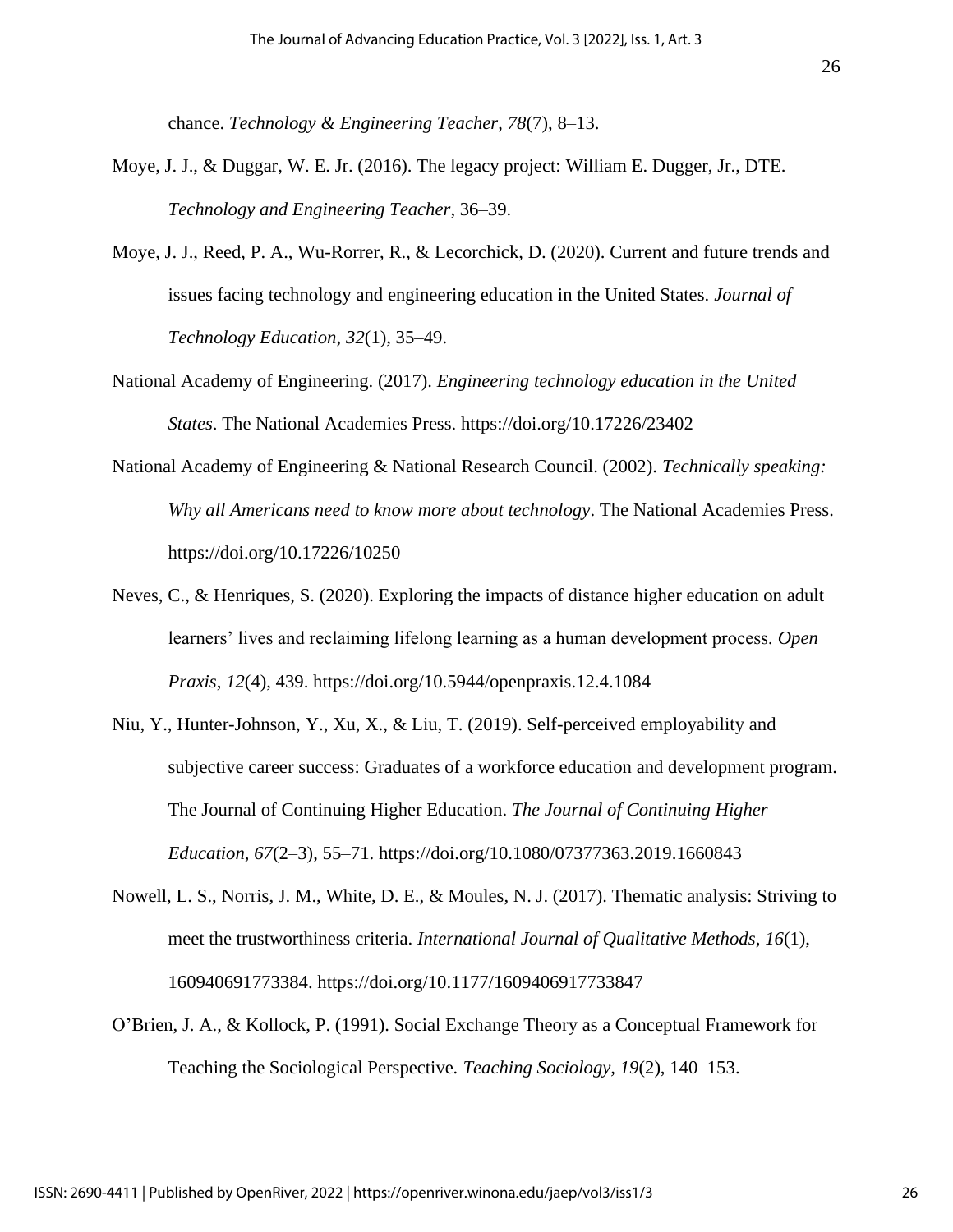https://doi.org/10.2307/1317845

Parker, A. (2011, November). Soft skills: A case for higher education and workplace training. *T+D*, *65*(11), 16–16.

Patton, M. (1990). Qualitative Evaluation and Research Methods. Sage.

- Patton, M. Q. (2014). *Qualitative research & evaluation methods: Integrating theory and practice*.
- Paulus, T. M., & Lester, J. N. (2021). *Doing qualitative research in a digital world*. SAGE Publications.
- Peláez, M. J., Coo, C., & Salanova, M. (2020). Facilitating work engagement and performance through strengths-based micro-coaching: A controlled trial study. *Journal of Happiness Studies*, *21*(4), 1265–1284. https://doi.org/10.1007/s10902-019-00127-5
- Piaget, J. (1957). *The construction of reality in the child*.

http://www.vlebooks.com/vleweb/product/openreader?id=none&isbn=9781136316944

- Posselt, J. (2018). Normalizing struggle: Dimensions of faculty support for doctoral students and implications for persistence and well-being. *The Journal of Higher Education*, *89*(6), 988–1013. Retrieved June 15, 2020, from <https://doi.org/10.1080/00221546.2018.1449080>
- Putman, S. M., & Rock, T. (2018). *Action research: Using strategic inquiry to improve teaching and learning*. SAGE Publications.
- Reardon, R. M., & Leonard, J. (Eds.). (2019). *Integrating digital technology in education: School-University-Community collaboration*. Information Age Publishing.
- Rigler, K., Bowlin, L., Sweat, K., Watts, S., & Throne, R. (2017). *Agency, socialization, and support: A critical review of doctoral student attrition* [Paper presentation]. 3rd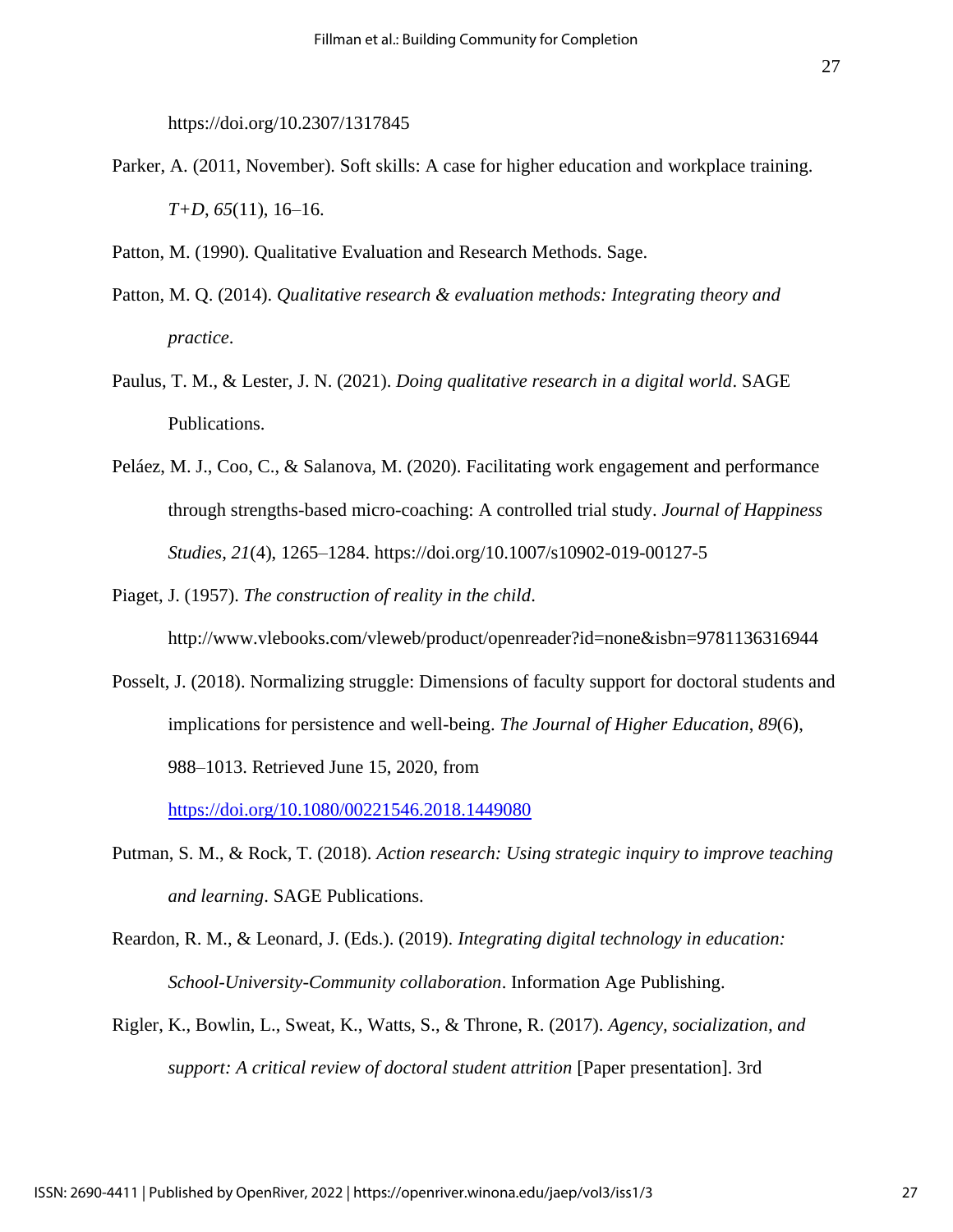Rogers-Shaw, C., & Carr-Chellman, D. (2018). Developing care and socio-emotional learning in first year doctoral students: Building capacity for success. *International Journal of Doctoral Studies*, *13*, 233–253. Retrieved June 17, 2020, from <https://doi.org/10.28945/4064>

Rosen, D. (2020). Assessing and teaching adult learners' basic and advanced 21st century digital literacy skills. *Adult Literacy Education: The International Journal of Literacy, Language, and Numeracy*, 73–75. https://doi.org/10.35847/DRosen.2.1.73

- Sahin, Y. G., & Celikkan, U. (2020). Information technology asymmetry and gaps between higher education institutions and industry. *Journal of Information Technology Education*, *19*, 339–365.
- Sakai-Miller, S. (2015). *Innovation age learning: Empowering students by empowering teachers*. International Society for Technology in Education.
- Santicola, L. (2013). Pressing on: Persistence through a doctoral cohort program in education. *Contemporary Issues in Education Research (CIER)*, *6*(2), 253. Retrieved June 22, 2020, from<https://doi.org/10.19030/cier.v6i2.7736>
- Skakni, I. (2018). Doctoral studies as an initiatory trial: Expected and taken-for-granted practices that impede PhD students' progress. *Teaching in Higher Education*, *23*(8), 927–944. Retrieved June 18, 2020, from<https://doi.org/10.1080/13562517.2018.1449742>
- Snape, P. (2017). Enduring learning: Integrating C21st soft skills through technology education. *Design and Technology Education*, *22*(3).

Snyder, M. (2018). A century of perspectives that influenced the consideration of technology as